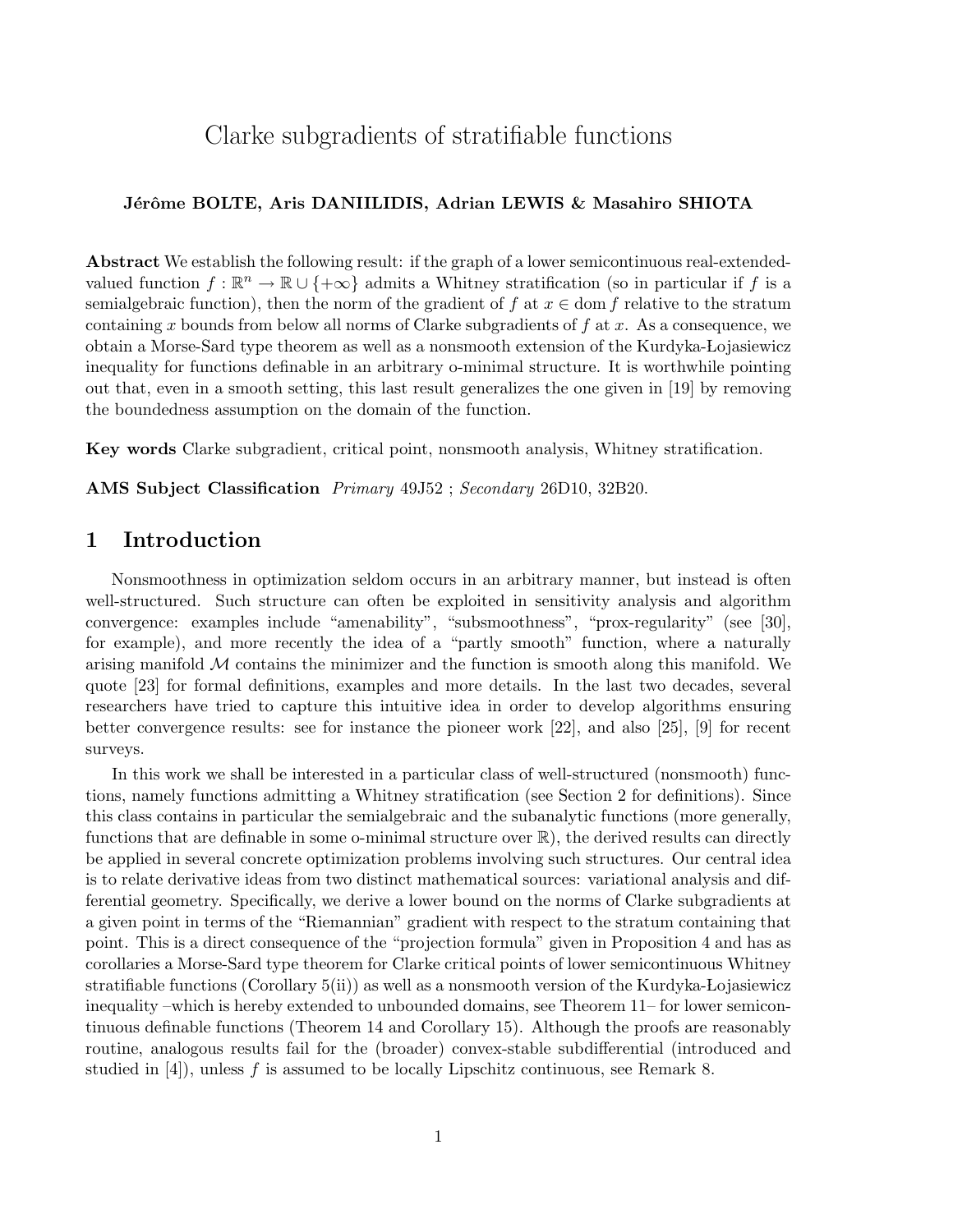Theorems of Morse-Sard type are central in many areas of analysis, typically describing the size of the set of ill-posed problem instances in a given class. Classical results deal with smooth functions ([31], [21]), but recent advances deal with a variety of nonsmooth settings: [3], [13].

A further long-term motivation of this work is to understand the convergence of minimization algorithms. As one example, in order to treat nonconvex (and nonsmooth) minimization problems, the authors of [4] introduced an algorithm called the "gradient sampling algorithm". The idea behind this algorithm was to sample gradients of nearby points of the current iterate and to produce the next iterate by following the vector of minimum norm in the convex hull generated by the sampled negative gradients. In the case that the function is locally Lipschitz, the above method can be viewed as a kind of  $\varepsilon$ -Clarke subgradient algorithm for which both theoretical and numerical results are quite satisfactory, see [4]. The convergence of the whole sequence of iterates remains however an open question and this is also the case for many classical subgradient methods for nonconvex minimization, see [18]. We hope that, just as in the smooth case, the nonsmooth Lojasiewicz inequality we develop (cf. formula (22) in Section 4) may help in understanding the global convergence of subgradient methods.

As we outline above, we use a stratification approach to develop our results. Ioffe [14] has recently announced an extension of the work described here, leading to a remarkable and powerful Sard-type result for stratifiable multifunctions.

### 2 Preliminaries

In this section we recall several definitions and results concerning nonsmooth analysis (subgradients, generalized critical points) and stratification theory. For nonsmooth analysis we refer to the comprehensive texts [5], [6], [27] and [30].

In what follows the vector space  $\mathbb{R}^n$  is endowed with its canonical scalar product  $\langle \cdot, \cdot \rangle$ .

**Nonsmooth analysis.** Given an extended-real-valued function  $f : \mathbb{R}^n \to \mathbb{R} \cup \{+\infty\}$  we denote its domain by dom  $f := \{x \in \mathbb{R}^n : f(x) < +\infty\}$ , its graph by

Graph 
$$
f := \{(x, f(x)) \in \mathbb{R}^n \times \mathbb{R} : x \in \text{dom } f\}
$$

and its epigraph by

$$
epi f := \{ (x, \beta) \in \mathbb{R}^n \times \mathbb{R} : f(x) \le \beta \}.
$$

In this work we shall deal with *lower semicontinuous* functions, that is, functions for which epi f is a closed subset of  $\mathbb{R}^n \times \mathbb{R}$ . In this setting, we say that  $x^* \in \mathbb{R}^n$  is a Fréchet subgradient of f at  $x \in$  dom f provided that

$$
\liminf_{y \to x, y \neq x} \frac{f(y) - f(x) - \langle x^*, y - x \rangle}{\|y - x\|} \ge 0.
$$
 (1)

The set of all Fréchet subgradients of f at x is called the Fréchet subdifferential of f at x and is denoted by  $\partial f(x)$ . If  $x \notin \text{dom } f$  then we set  $\partial f(x) = \emptyset$ .

Let us give a geometrical interpretation of the above definition: it is well known that the gradient of a  $C^1$  function  $f: \mathbb{R}^n \to \mathbb{R}$  at  $x \in \mathbb{R}^n$  can be defined geometrically as the vector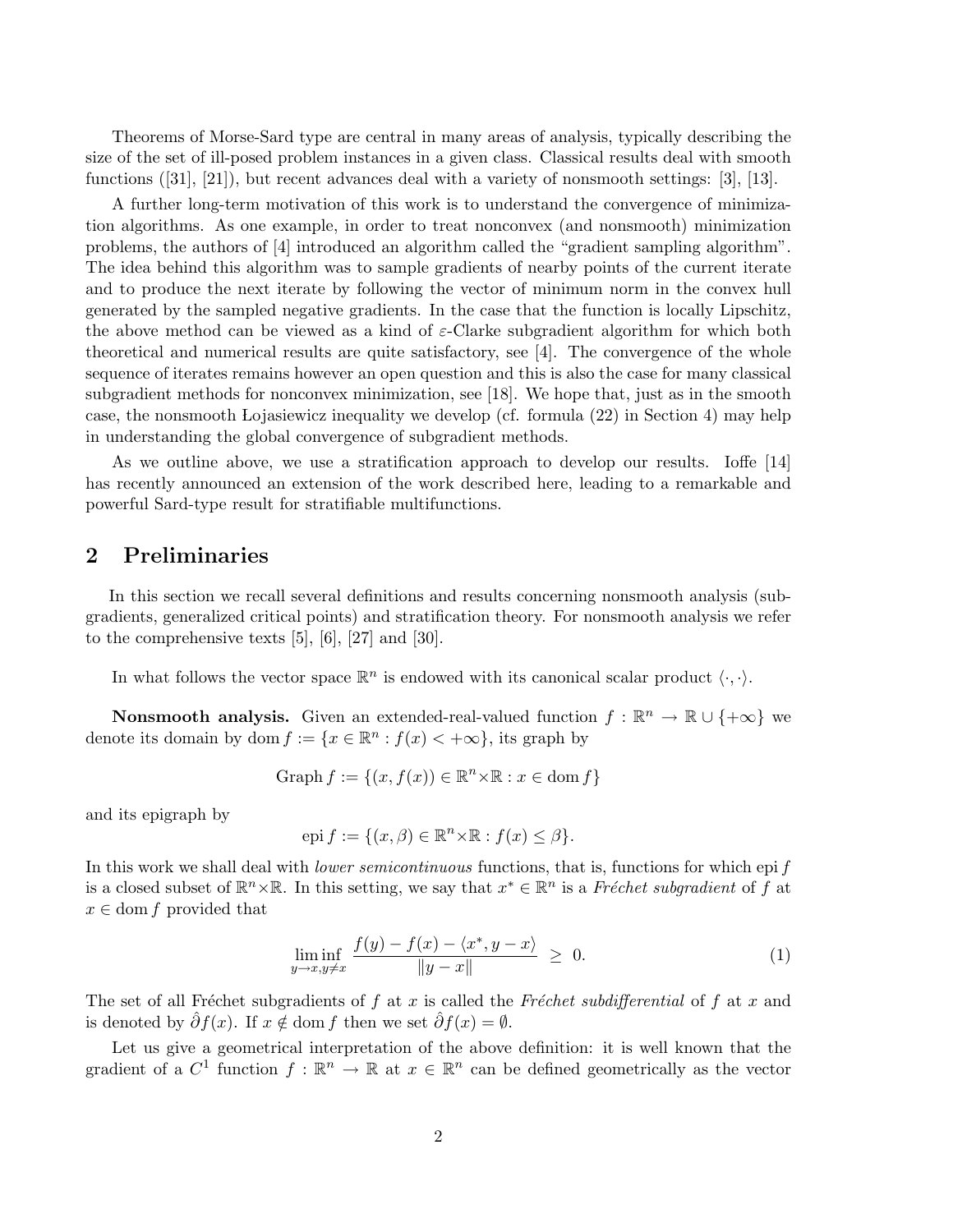$\nabla f(x) \in \mathbb{R}^n$  such that  $(\nabla f(x), -1)$  is normal to the tangent space  $T_{(x,f(x))}$ Graph f of (the  $C^1$  manifold) Graph f at  $(x, f(x))$ , that is,

$$
(\nabla f(x), -1) \perp \mathcal{T}_{(x, f(x))}
$$
Graph f.

A similar interpretation can be stated for Fréchet subgradients. Let us first define the (Fréchet) normal cone of a subset C of  $\mathbb{R}^n$  at  $x \in C$  by

$$
\hat{N}_C(x) = \left\{ v \in \mathbb{R}^n : \limsup_{\substack{y \to x \\ y \in C \setminus \{x\}}} \langle v, \frac{y - x}{||x - y||} \rangle \le 0 \right\}.
$$
\n(2)

Then it can be proved (see [30, Theorem 8.9], for example) that for a nonsmooth function  $f$  we have:

$$
x^* \in \hat{\partial}f(x) \quad \text{if and only if} \quad (x^*, -1) \in \hat{N}_{\text{epi }f}(x, f(x)).\tag{3}
$$

The Fréchet subdifferential extends the notion of a derivative in the sense that if  $f$  is differentiable at x then  $\partial f(x) = \{ \nabla f(x) \}.$  However, it is not completely satisfactory in optimization, since  $\partial f(x)$  might be empty-valued at points of particular interest (think of the example of the function  $f(x) = -||x||$ , at  $x = 0$ ). Moreover, the Fréchet subdifferential is not a closed mapping, so it is unstable computationally. For this reason we also consider (see [30, Chapter 8], for example):

(i) the *limiting* subdifferential  $\partial f(x)$  of f at  $x \in \text{dom } f$ :

$$
p \in \partial f(x) \iff \exists (x_n, x_n^*)_n \in \mathbb{N} \subset \text{Graph } \hat{\partial} f : \begin{cases} \lim_{n \to \infty} x_n = x, \\ \lim_{n \to \infty} f(x_n) = f(x), \\ \lim_{n \to \infty} x_n^* = p, \end{cases} (4)
$$

where Graph  $\hat{\partial}f := \{(u, u^*) : u^* \in \hat{\partial}f(u)\};\$ 

(ii) the asymptotic limiting subdifferential  $\partial^{\infty} f(x)$  of f at  $x \in \text{dom } f$ :

$$
q \in \partial^{\infty} f(x) \iff \exists (y_n, y_n^*)_{n \in \mathbb{N}} \subset \text{Graph } \hat{\partial} f, \exists t_n \searrow 0^+ : \begin{cases} \lim_{n \to \infty} y_n = x, \\ \lim_{n \to \infty} f(y_n) = f(x), \\ \lim_{n \to \infty} t_n y_n^* = q. \end{cases}
$$
(5)

When  $x \notin \text{dom } f$  we set  $\partial f(x) = \partial^{\infty} f(x) = \emptyset$ .

The Clarke subdifferential  $\partial^{\circ} f(x)$  of f at  $x \in \text{dom } f$  is the central notion of this work. It can be defined in several (equivalent) ways, see [5]. The definition below (see [15, Proposition 3.3], [16, Proposition 3.4] or [28, Theorem 8.11]) is the most convenient for our purposes. (For any subset S of  $\mathbb{R}^n$  we denote by  $\overline{\text{co}} S$  the closed convex hull of S.)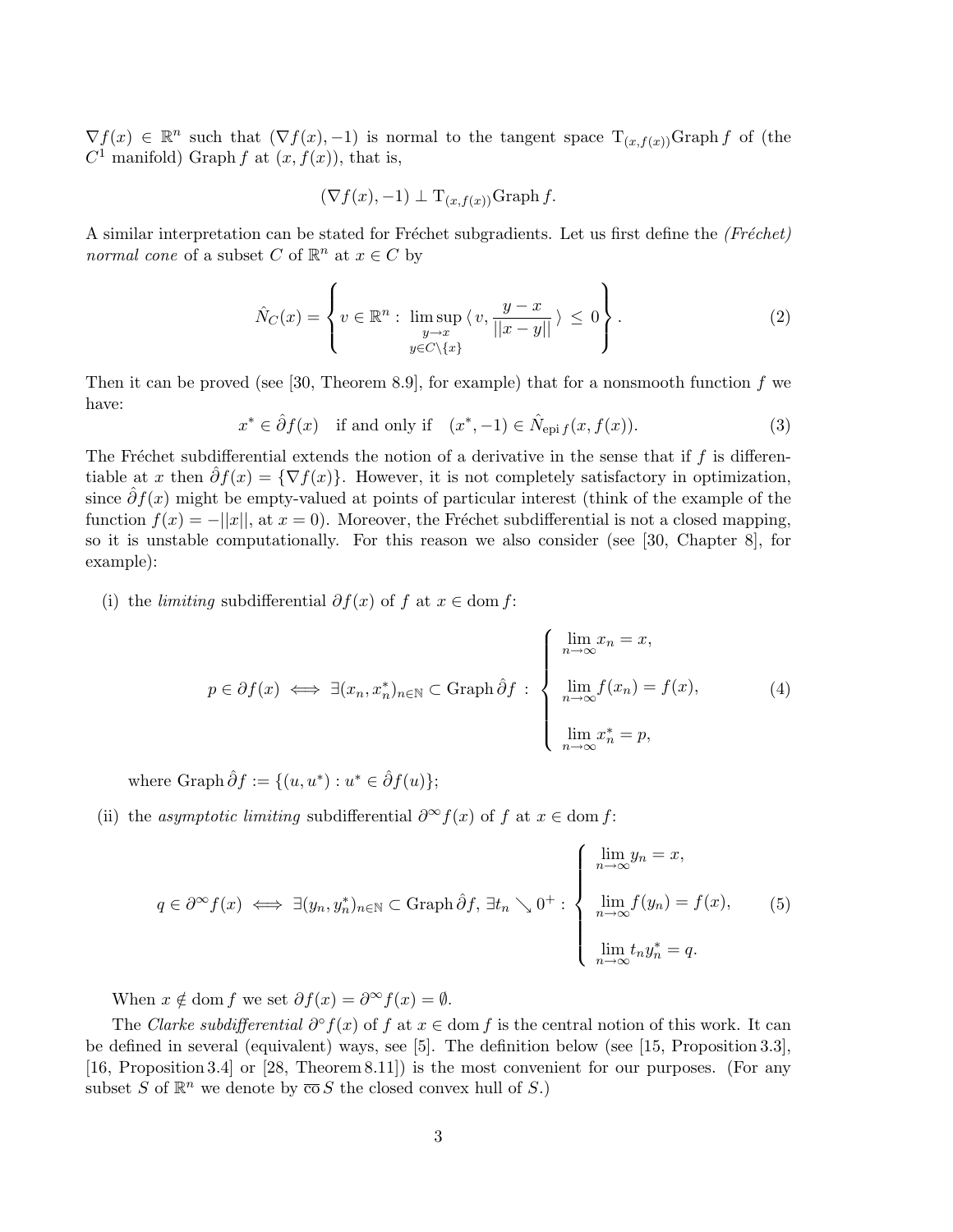**Definition 1 (Clarke subdifferential)** The Clarke subdifferential  $\partial^{\circ} f(x)$  of f at x is the set

$$
\partial^{\circ} f(x) = \begin{cases} \overline{\text{co}} \left\{ \partial f(x) + \partial^{\infty} f(x) \right\}, & \text{if } x \in \text{dom } f \\ \emptyset, & \text{if } x \notin \text{dom } f. \end{cases}
$$
 (6)

Remark 1 The construction (6) does not look very natural at first sight. However, it can be shown that an analogous to (3) formula holds also for the Clarke subdifferential, if  $\hat{N}_{epi f}(x, f(x))$ is replaced by the Clarke normal cone, which is the closed convex hull of the limiting normal cone. The latter cone comes naturally from the Fréchet normal cone by closing its graph, see [30, pp. 305, 336] for details.

From the above definitions it follows directly that for all  $x \in \mathbb{R}^n$ , one has

$$
\hat{\partial}f(x) \subset \partial f(x) \subset \partial^{\circ}f(x). \tag{7}
$$

The elements of the limiting (respectively, Clarke) subdifferential are called limiting (respectively, Clarke) subgradients.

The notion of a Clarke critical point (respectively, critical value, asymptotic critical value) is defined as follows.

**Definition 2 (Clarke critical point)** We say that  $x \in \mathbb{R}^n$  is a *Clarke critical point* of the function  $f$  if

$$
\partial^{\circ} f(x) \ni 0.
$$

**Definition 3 ((asymptotic) Clarke critical value)** (i) We say that  $\alpha \in \mathbb{R}$  is a *Clarke criti*cal value of f if the level set  $f^{-1}(\{\alpha\})$  contains a Clarke critical point.

(ii) We say that  $\lambda \in \mathbb{R} \cup \{\pm \infty\}$  is an *asymptotic Clarke critical value* of f, if there exists a sequence  $(x_n, x_n^*)_{n \geq 1} \subset \text{Graph } \partial^{\circ} f$ , such that

$$
\begin{cases}\nf(x_n) \to \lambda \\
(1 + ||x_n||) ||x_n^*|| \to 0.\n\end{cases}
$$

Let us make some observations concerning the above definitions:

Remark 2 (i) Both limiting and Clarke subgradients are generalizations of the usual gradient: indeed, if  $f$  is  $C^1$  around  $x$  then we have:

$$
\partial f(x) = \partial^{\circ} f(x) = \{ \nabla f(x) \}.
$$

(ii) The asymptotic limiting subdifferential should not be thought as a set of subgradients. Roughly speaking it is designed to detect "vertical tangents" to the graph of  $f$ . For instance, for the (nonsmooth) function  $f(x) = x^{\frac{1}{3}}$   $(x \in \mathbb{R})$  we have  $\partial^{\infty} f(0) = \mathbb{R}_{+}$ . Note that since the domain of the Fréchet subdifferential is dense in dom f, we always have  $\partial^{\infty} f(x) \ni 0$ , for all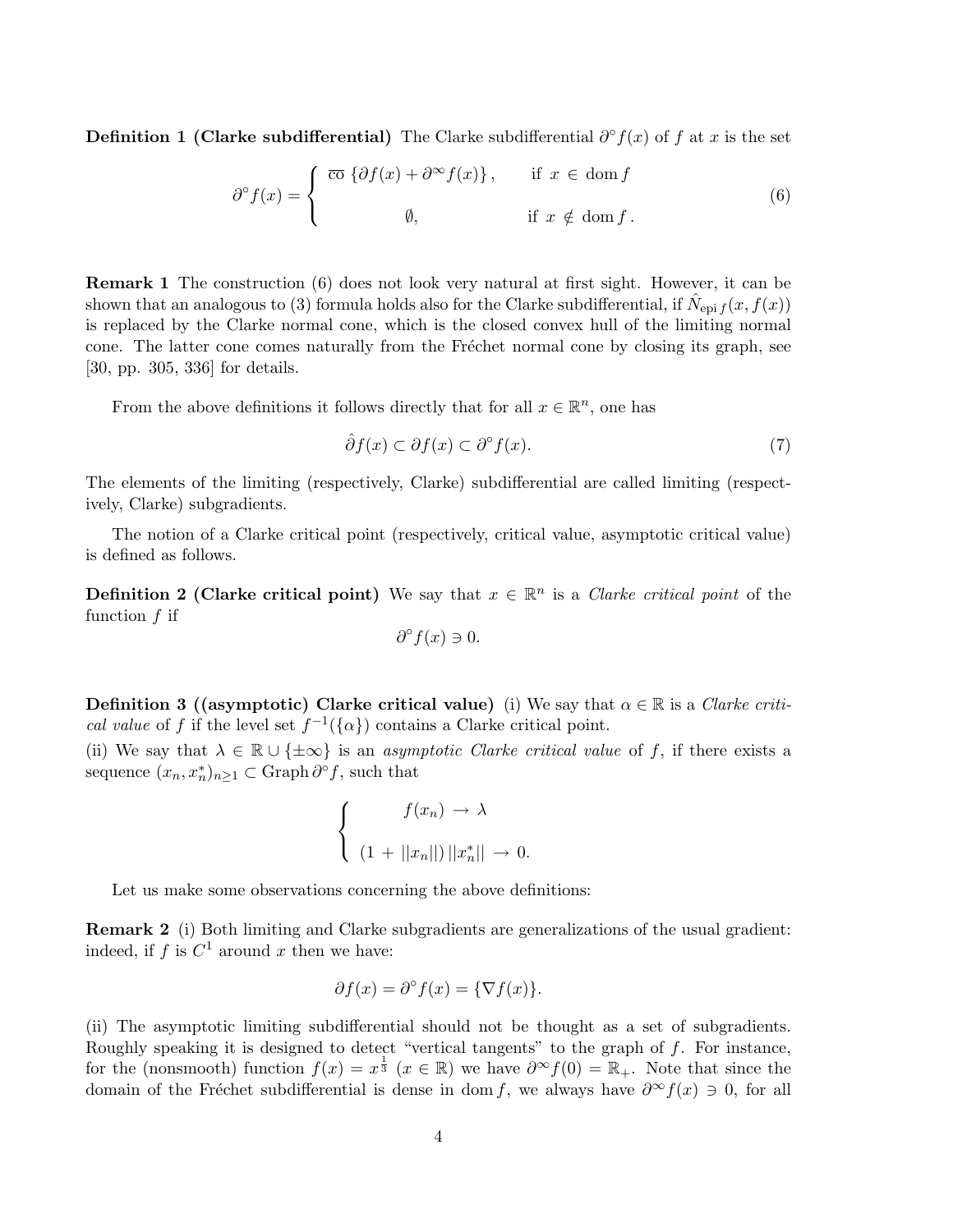$x \in \text{dom } f$  (see also [30, Corollary 8.10]); therefore, this latter relation cannot be regarded as a meaningful definition of critical points.

(iii) To illustrate the definition of the Clarke critical point (Definition 1) let us consider the example of the function  $f : \mathbb{R} \to \mathbb{R}$  defined by

$$
f(x) = \begin{cases} x, & \text{if } x \le 0\\ -\sqrt{x} & \text{if } x > 0. \end{cases}
$$

Then  $\hat{\partial}f(0) = \emptyset$  and  $\partial f(0) = \{1\}$ . However, since  $\partial^{\infty}f(0) = \mathbb{R}$  it follows from (6) that  $\partial^{\circ} f(0) = (-\infty, 1],$  so  $x = 0$  is a Clarke critical point.

(iv) It follows from Definition 3 that every Clarke critical value  $\alpha \in \mathbb{R}$  is also an asymptotic Clarke critical value (indeed, given  $x_0 \in f^{-1}(\{\alpha\})$  with  $0 \in \partial^{\circ} f(x_0)$ , it is sufficient to take  $x_n := x_0$  and  $x_n^* = 0$ ). Note that in case that f has a bounded domain dom f, Definition 3(ii) can be simplified in the following way: the value  $\lambda \in \mathbb{R} \cup {\{\pm \infty\}}$  is asymptotically critical if, and only if, there exists a sequence  $(x_n, x_n^*)_{n \geq 1} \subset \text{Graph } \partial^{\circ} f$ , such that  $f(x_n) \to \lambda$  and  $x_n^* \to 0$ .

**Stratification results.** By the term *stratification* we mean a locally finite partition of a given set into differentiable manifolds, which, roughly speaking, fit together in a regular manner. Let us give a formal definition of a  $C^p$ -stratification of a set (for general facts about stratifications we quote [26] or [17] and references therein).

Let X be a nonempty subset of  $\mathbb{R}^n$  and p a positive integer. A  $C^p$  stratification  $\mathcal{X} = (X_i)_{i \in I}$ of X is a locally finite partition of X into  $C^p$  submanifolds  $X_i$  of  $\mathbb{R}^n$  such that for each  $i \neq j$ 

$$
\overline{X_i} \cap X_j \neq \emptyset \implies X_j \subset \overline{X_i} \setminus X_i.
$$

The submanifolds  $X_i$  are called strata of X. Furthermore, given a finite collection  $\{A_1, \ldots, A_q\}$  of subsets of X, a stratification  $\mathcal{X} = (X_i)_{i \in I}$  is said to be *compatible with the collection*  $\{A_1, \ldots, A_q\}$ if each  $A_i$  is a locally finite union of strata  $X_j$ .

In this work we shall use a special type of stratification (called a Whitney stratification) for which the strata are such that their tangent spaces also "fit regularly". To give a precise meaning to this statement, let us first define the *distance* (or  $gap$ ) of two vector subspaces  $V$ and W of  $\mathbb{R}^n$  by the following standard formula:

$$
D(V, W) = \max \left\{ \sup_{v \in V, ||v|| = 1} d(v, W), \sup_{w \in W, ||w|| = 1} d(w, V) \right\}.
$$

Note that

$$
\sup_{v \in V, ||v|| = 1} d(v, W) = 0 \Longleftrightarrow V \subset W.
$$

Further we say that a sequence  $\{V_k\}_{k\in\mathbb{N}}$  of subspaces of  $\mathbb{R}^n$  converges to the subspace V of  $\mathbb{R}^n$ (in short,  $V = \lim_{k \to +\infty} V_k$ ) provided

$$
\lim_{k \to +\infty} D(V_k, V) = 0.
$$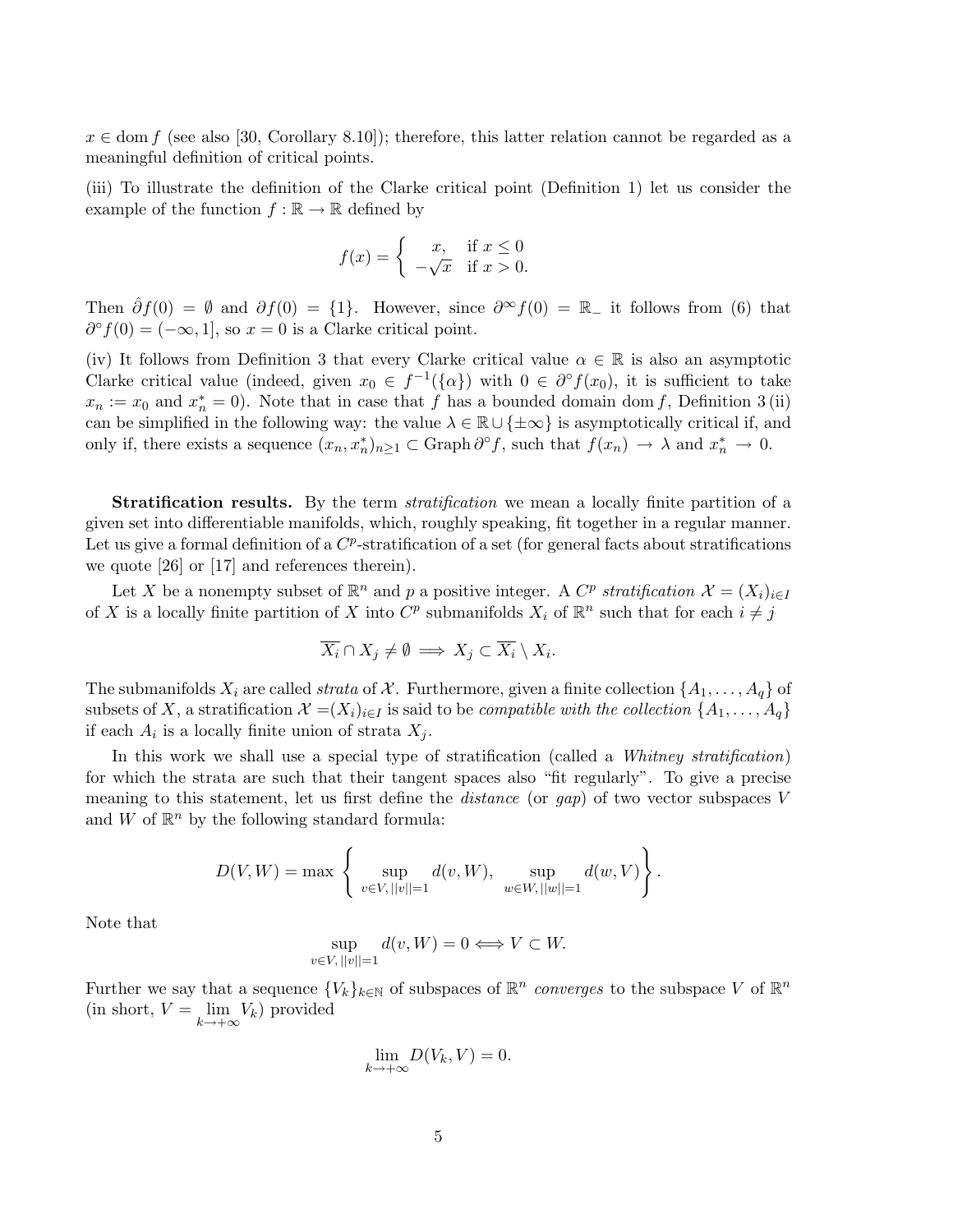Notice that in this case the subspaces  $V_k$  will eventually have the same dimension (say d), thus the above convergence is essentially equivalent to the convergence in the grassmannian manifold  $G_d^n$ .

A C<sup>p</sup>-stratification  $\mathcal{X} = (X_i)_{i \in I}$  of X has the Whitney-(a) property, if for each  $x \in \overline{X_i} \cap X_j$ (with  $i \neq j$ ) and for each sequence  $\{x_k\}_{k>1} \subset X_i$  we have:

and 
$$
\begin{cases} \lim_{k \to \infty} x_k = x \\ \lim_{k \to \infty} T_{x_k} X_i = \mathcal{T} \end{cases} \implies T_x X_j \subset \mathcal{T}
$$

where  $T_xX_j$  (respectively,  $T_{x_k}X_i$ ) denotes the tangent space of the manifold  $X_j$  at x (respectively, of  $X_i$  at  $x_k$ ). In the sequel we shall use the term Whitney stratification to refer to a  $C^1$ stratification with the Whitney- $(a)$  property.

# 3 Projection formulae for subgradients

In this section we make precise the links between the Clarke subgradients of a lower semicontinuous function whose graph admits a Whitney stratification and the gradients of f (with respect to the strata). As a corollary we obtain a nonsmooth extension of the Morse-Sard theorem for such functions (see Corollary 5).

Let  $f : \mathbb{R}^n \to \mathbb{R} \cup \{+\infty\}$  be a lower semicontinuous function. We shall deal with *nonvertical* Whitney stratifications  $\mathcal{S} = (S_i)_{i \in I}$  of the graph Graph f of f, that is, Whitney stratifications satisfying for all  $i \in I$  and  $u \in S_i$  the transversality condition:

$$
e_{n+1} \notin T_u S_i \qquad (\mathcal{H})
$$

where

$$
e_{n+1} = (0, \ldots, 0, 1) \in \mathbb{R}^{n+1}.
$$

**Remark 3** If f is locally Lipschitz continuous, then it is easy to check that any stratification of Graph  $f$  is nonvertical. This might also happen for other functions (think of the non-locally Lipschitz function  $f(x) = \sqrt{|x|}$ : every stratification of Graph f should contain the stratum  $S_0 = \{(0,0)\}\)$ , however the example of the function  $f(x) = x^{1/3}$  shows that this is not the case for any (continuous stratifiable) function  $f$  and any stratification of its graph (consider the trivial stratification consisting of the single stratum  $S = \text{Graph } f$  and take  $u = (0, 0)$ .

Let us denote by  $\Pi : \mathbb{R}^{n+1} \to \mathbb{R}^n$  the canonical projection on  $\mathbb{R}^n$ , that is,

$$
\Pi(x_1,\ldots,x_n,t)=(x_1,\ldots,x_n).
$$

For each  $i \in I$  we set

$$
X_i = \Pi(S_i) \quad \text{and} \quad f_i = f|_{X_i}.\tag{8}
$$

Due to the assumption  $(\mathcal{H})$  (nonverticality) one has that for all  $i \in I$ 

- (i)  $X_i$  is a  $C^1$  submanifold of  $\mathbb{R}^n$ , and
- (ii)  $f_i: X_i \to \mathbb{R}$  is a  $C^1$  function.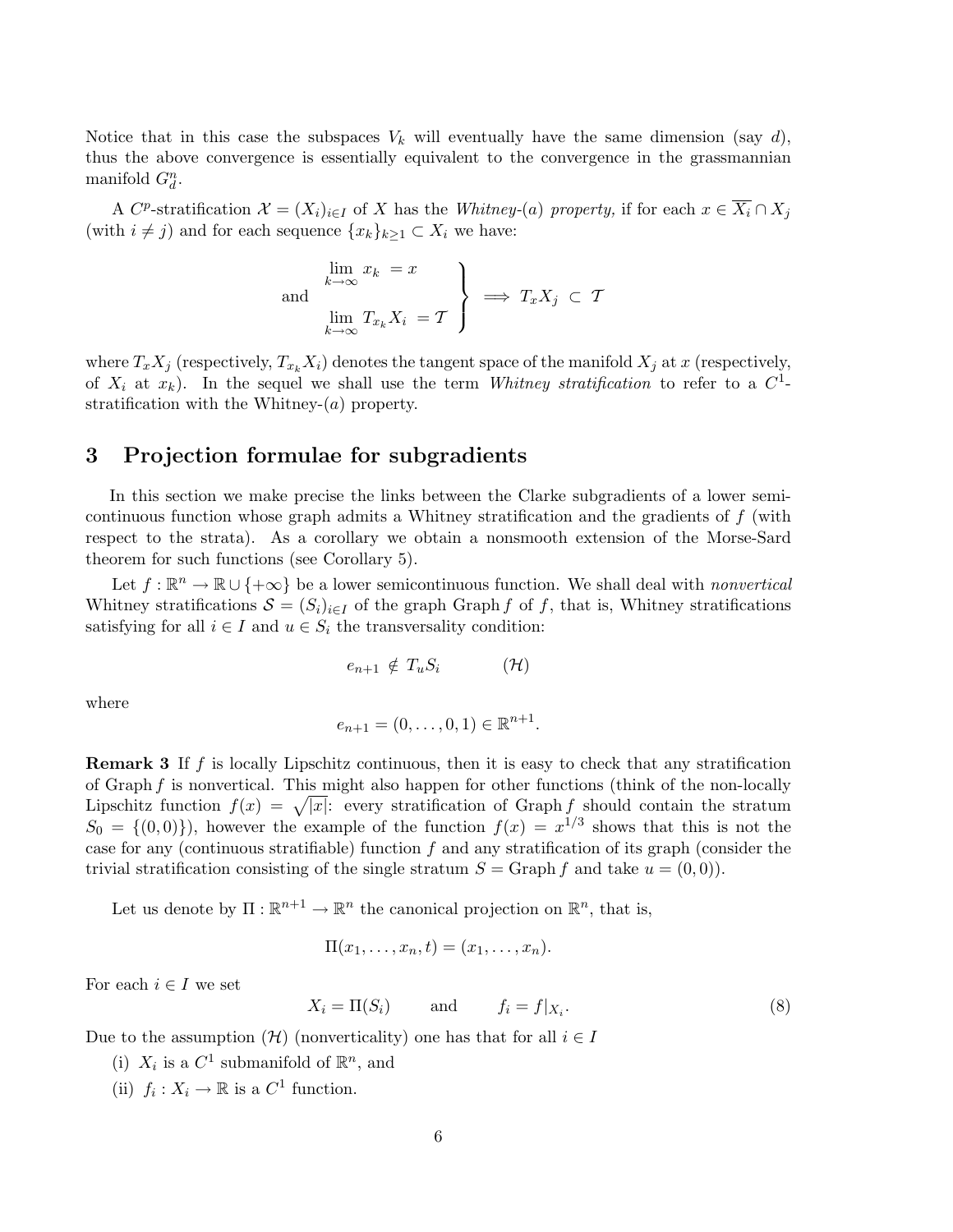If, in addition, the function  $f$  is continuous, then it can be easily seen that

(iii)  $\mathcal{X} = (X_i)_{i \in I}$  is a Whitney stratification of dom  $f = \Pi(\text{Graph } f)$ .

**Notation.** In the sequel, for any  $x \in \text{dom } f$ , we shall denote by  $X_x$  (respectively,  $S_x$ ) the stratum of X (respectively of S) containing x (respectively  $(x, f(x))$ ). The manifolds  $X_i$  are here endowed with the metric induced by the canonical Euclidean scalar product of  $\mathbb{R}^n$ . Using the inherited Riemannian structure of each stratum  $X_i$  of  $\mathcal{X}$ , for any  $x \in X_i$ , we denote by  $\nabla_R f(x)$ the gradient of  $f_i$  at x with respect to the stratum  $X_i, \langle \cdot, \cdot \rangle$ .

**Proposition 4 (Projection formula)** Let  $f : \mathbb{R}^n \to \mathbb{R} \cup \{+\infty\}$  be a lower semicontinuous function and assume that Graph f admits a nonvertical Whitney stratification  $S = (S_i)_{i \in I}$ . Then for all  $x \in \text{dom } f$  we have

$$
\text{Proj}_{T_x X_x} \partial f(x) \subset \{ \nabla_R f(x) \} \quad ; \quad \text{Proj}_{T_x X_x} \partial^{\infty} f(x) = \{ 0 \} \tag{9}
$$

and

$$
\text{Proj}_{T_x X_x} \partial^{\circ} f(x) \subset \{ \nabla_R f(x) \},\tag{10}
$$

where  $\text{Proj}_{\mathcal{V}} : \mathbb{R}^n \to \mathcal{V}$  denotes the orthogonal projection on the vector subspace  $\mathcal{V}$  of  $\mathbb{R}^n$ .

**Proof** We shall use the above notation (and in particular the notation of  $(8)$ ).

Let us first describe the links between the Fréchet subdifferential  $\partial f(x)$  and the gradient of  $f |_{X_x}$  at a point  $x \in \text{dom } f$ . For any  $v \in T_x X_x$  and any continuously differentiable curve  $c:(-\varepsilon,\varepsilon)\to X_x\ (\varepsilon>0)$  with  $c(0)=x$  and  $\dot{c}(0)=v$ , the function

$$
f \circ c \, (:= f_i \circ c) \, : (-\varepsilon, \varepsilon) \to \mathbb{R}
$$

is continuously differentiable. In view of [30, Theorem 10.6, page 427], we have

$$
\left\{ \langle x^*, v \rangle : x^* \in \hat{\partial} f(x) \right\} \subset \left\{ \frac{d}{dt} f(c(t)) \big|_{t=0} \right\}.
$$

Since  $\frac{d}{dt}f(c(t))|_{t=0} = \langle \nabla_R f(x), v \rangle$  it follows that

$$
\text{Proj}_{T_x X_x} \hat{\partial} f(x) \subset \{ \nabla_R f(x) \}. \tag{11}
$$

In a second stage we prove successively that

$$
\text{Proj}_{T_xX_x} \partial f(x) \subset \{ \nabla_R f(x) \} \quad \text{and} \quad \text{Proj}_{T_xX_x} \partial^{\infty} f(x) \subset \{0\}. \tag{12}
$$

To this end, take  $p \in \partial f(x)$ , and let  $\{x_k\}_k \subset \text{dom }\hat{\partial} f$ ,  $x_k^* \in \hat{\partial} f(x_k)$  be such that  $(x_k, f(x_k)) \to$  $(x, f(x))$  and  $x_k^* \to p$ . Due to the local finiteness property of S, we may suppose that the sequence  ${u_k := (x_k, f(x_k))\}$  lies entirely in some stratum  $S_i$  of dimension d.

If  $S_i = S_x$  then by (11) we deduce that  $\text{Proj}_{T_x X_x}(x_k^*) = \nabla_R f(x_k)$ , thus using the continuity of the projection and the fact that  $f|_{X_x}$  is  $C^1$  (so  $\overline{\nabla}_R f(x_k) \to \nabla_R f(x)$ ) we obtain Proj $_{T_x X_x}(p) =$  $\nabla_R f(x)$ .

If  $S_i \neq S_x$ , then from the convergence  $(x_k, f(x_k)) \to (x, f(x))$  we deduce that  $S_i \cap S_x \neq \emptyset$ (thus  $d = \dim S_i > \dim S_x$ ). Using the compactness of the grassmannian manifold  $G_d^n$ , we may assume that the sequence  ${T_{u_k}S_i}_{k\geq 1}$  converges to some vector space T of dimension d. Then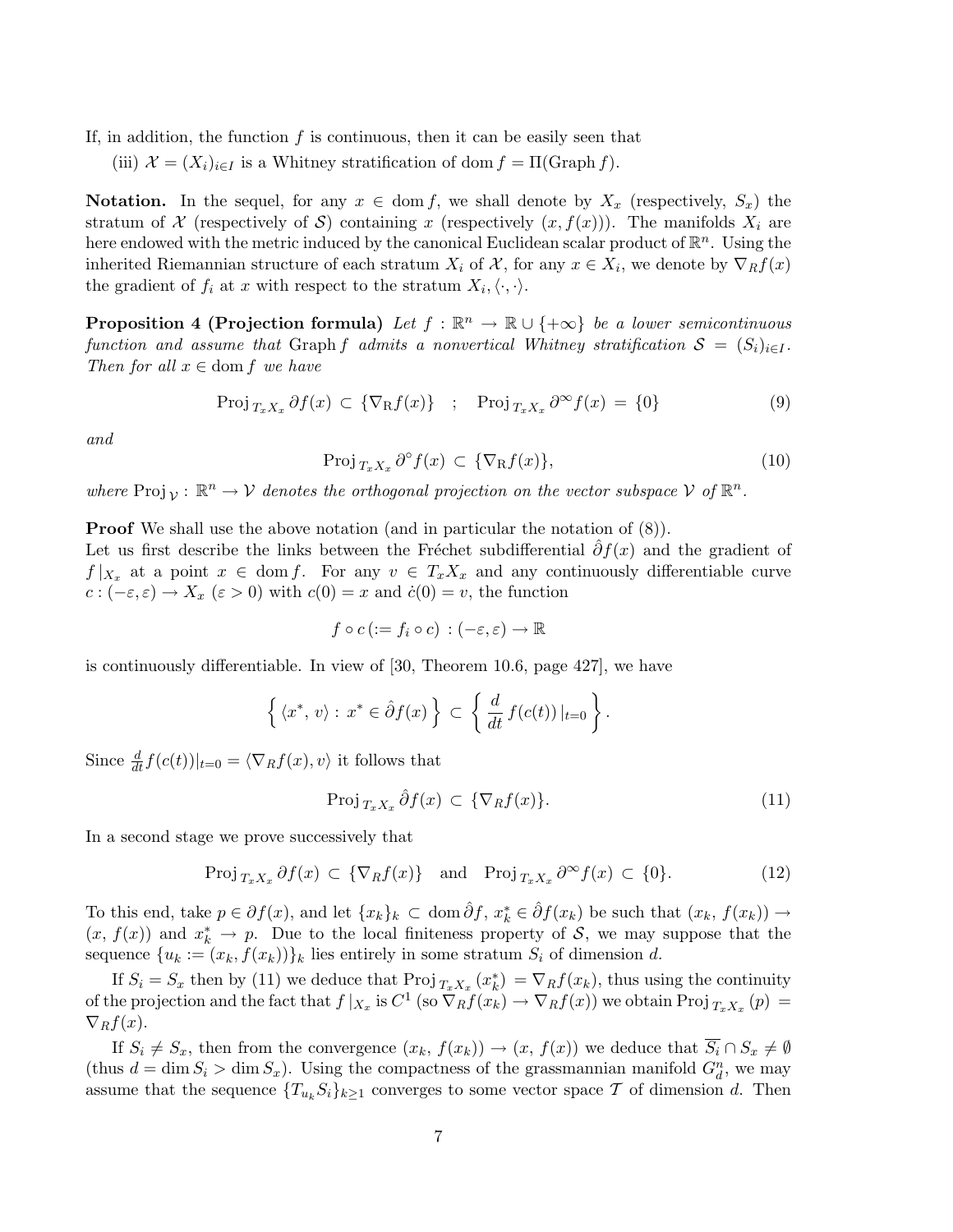the Whitney-(a) property yields that  $\mathcal{T} \supset T_{(x,f(x))}S_x$ . Recalling (3), for each  $k \geq 1$  we have that the vector  $(x_k^*, -1)$  is Fréchet normal to the epigraph epi f of f at  $u_k$ , hence it is also normal (in the classical sense) to the tangent space  $T_{u_k}S_i$ . By a standard continuity argument the vector

$$
(p, -1) = \lim_{k \to \infty} (x_k^*, -1)
$$

must be normal to T and a fortiori to  $T_{(x,f(x))}S_x$ . By projecting  $(p,-1)$  orthogonally on  $T_xX_x$  +  $\mathbb{R} e_{n+1} \supset T_{(x,f(x))} S_x$ , we notice that  $(\overrightarrow{\text{Proj}}_{T_x X_x}(p), -1)$  is still normal to  $T_{(x,f(x))} S_x$ . By the definition of the subgradient we conclude that

$$
\text{Proj}_{T_x X_x} (p) = \nabla_R f(x),\tag{13}
$$

thus the first part of (12) follows.

Let now any  $q \in \partial^{\infty} f(x)$ . By definition there exist  $\{y_k\}_k \subset \text{dom }\hat{\partial} f$ ,  $y_k^* \in \hat{\partial} f(y_k)$  and a positive sequence  $t_k \searrow 0^+$  such that  $(y_k, f(y_k)) \to (y, f(y))$  and  $t_k y_k^* \to q$ . As above we may assume that the sequence  $\{y_k\}_k$  belongs to some stratum  $S_i$  and that the tangent spaces  $T_{u_k}S_i = T_{(x_k, f(x_k))}S_i$  converge to some T. Since  $t_k(y_k^*, -1)$  is normal to  $T_{u_k}S_i$  we can similarly deduce that  $(\text{Proj }_{T_xX_x}(q), 0)$  is normal to  $T_{(x,f(x))}S_x$ . Since  $\text{Proj }_{\mathbb{R}^n\times\{0\}}T_{(x,f(x))}S_x=T_xX_x$  this implies that  $\partial^{\infty} f(x) \subset (T_x X_x)^{\perp}$  and the second part of (12) is proved. It now follows from (12) and Remark 2 (ii) that (9) holds.

In order to conclude let us recall (Definition 1) that  $\partial^{\circ} f(x) = \overline{\mathrm{co}} \left( \partial f(x) + \partial^{\infty} f(x) \right)$ . In view of (12) any element of co  $(\partial f(x) + \partial^{\infty} f(x))$  admits  $\nabla_R f(x)$  as a projection onto  $T_x X_x$ . By taking the closure of the previous set we obtain  $(10)$ .

**Remark 4** The inclusion in (10) may be strict (think of the function  $f(x) = -||x||^{1/2}$  at  $x = 0$ where  $\partial^{\circ} f(0) = \emptyset$ ). Of course, whenever  $\partial^{\circ} f(x)$  is nonempty (for example, if f is locally Lipschitz), under the assumptions of Proposition 4 we have

$$
\operatorname{Proj}_{T_x X_x} \partial^{\circ} f(x) = \{ \nabla_R f(x) \}.
$$

Corollary 5 Assume that  $f$  is lower semicontinuous and admits a nonvertical  $C^p$ -Whitney stratification. Then:

(*i*) for all  $x \in dom \partial^{\circ} f$  we have

$$
||\nabla_{\mathcal{R}}f(x)|| \le ||x^*||, \quad \text{for all } x^* \in \partial^{\circ}f(x). \tag{14}
$$

(ii) (Morse-Sard theorem) If  $p \geq n$ , then the set of Clarke critical values of f has Lebesgue measure 0.

**Proof** Assertion (i) is a direct consequence of (10) of Proposition 4. To prove (ii), set  $C :=$  $[\partial^{\circ} f]^{-1}(\{0\}) = \{x \in \mathbb{R}^n : \partial^{\circ} f(x) \ni 0\}.$  Since the set of strata is at most countable, the restrictions of f to each of those yield a countable family  $\{f_n\}_{n\in\mathbb{N}}$  of  $C^p$  functions. In view of (14), we have that  $C \subset \cup_{n\in\mathbb{N}} \nabla f_n^{-1}(0)$ . The result follows by applying to each  $C^p$ -function  $f_n$ the classical Morse-Sard theorem [31].

As we see in the next section, several important classes of lower semicontinuous functions satisfy the assumptions (thus also the conclusions) of Proposition 4 and of Corollary 5.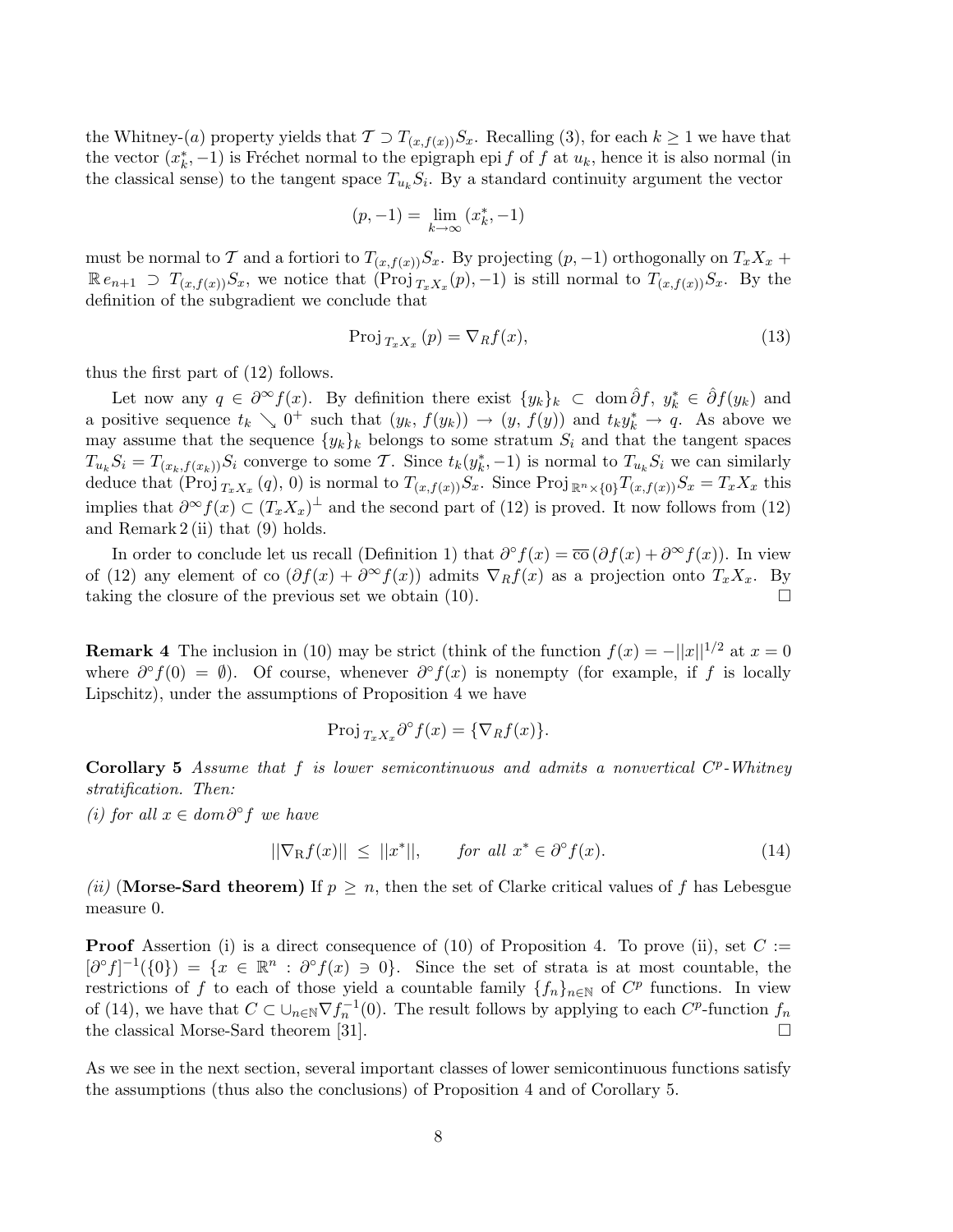## 4 Kurdyka- Lojasiewicz inequalities for o-minimal functions

Let us recall briefly a few definitions concerning o-minimal structures (see for instance, Coste [7], van der Dries-Miller [11], Ta Lê Loi [33], and references therein).

**Definition 6 (o-minimal structure)** An o-minimal structure on  $(\mathbb{R}, +, .)$  is a sequence of boolean algebras  $\mathcal{O}_n$  of "definable" subsets of  $\mathbb{R}^n$ , such that for each  $n \in \mathbb{N}$ 

(i) if A belongs to  $\mathcal{O}_n$ , then  $A \times \mathbb{R}$  and  $\mathbb{R} \times A$  belong to  $\mathcal{O}_{n+1}$ ;

(ii) if  $\Pi : \mathbb{R}^{n+1} \to \mathbb{R}^n$  is the canonical projection onto  $\mathbb{R}^n$  then for any A in  $\mathcal{O}_{n+1}$ , the set  $\Pi(A)$  belongs to  $\mathcal{O}_n$ ;

(iii)  $\mathcal{O}_n$  contains the family of algebraic subsets of  $\mathbb{R}^n$ , that is, every set of the form

$$
\{x \in \mathbb{R}^n : p(x) = 0\},\
$$

where  $p : \mathbb{R}^n \to \mathbb{R}$  is a polynomial function;

(iv) the elements of  $\mathcal{O}_1$  are exactly the finite unions of intervals and points.

**Definition 7 (definable function)** Given an o-minimal structure  $\mathcal{O}$  (over  $(\mathbb{R}, +, \cdot)$ ), a function  $f: \mathbb{R}^n \to \mathbb{R} \cup \{+\infty\}$  is said to be *definable* in  $\mathcal{O}$  if its graph belongs to  $\mathcal{O}_{n+1}$ .

Remark 5 (examples) At a first sight, o-minimal structures might appear artificial in optimization. The following properties (see [11] for the details) might convince the reader that this is not the case.

(i) (Tarski-Seidenberg) The collection of semialgebraic sets is an o-minimal structure. Recall that semialgebraic sets are Boolean combinations of sets of the form

$$
\{x \in \mathbb{R}^n : p(x) = 0, q_1(x) < 0, \dots, q_m(x) < 0\},
$$

where  $p$  and  $q_i$ 's are polynomial functions on  $\mathbb{R}^n$ .

(ii) (Gabrielov) There exists an o-minimal structure that contains the sets of the form

$$
\{(x,t) \in [-1,1]^n \times \mathbb{R} : f(x) = t\}
$$

where  $f: \mathbb{R}^n \to \mathbb{R}$  is real-analytic around  $[-1, 1]^n$ .

(iii) (Wilkie) There exists an o-minimal structure that contains simultaneously the graph of the exponential function  $\mathbb{R} \ni x \mapsto \exp x$  and all semialgebraic sets (respectively, all sets of the structure defined in (ii)).

These results are crucial foundation blocks on which o-minimal geometry rests. Let us finally recall the following important fact: the composition of mappings that are definable in some o-minimal structure remains in the same structure [11, Section 2.1]. This is true for the sum, the inf-convolution and several other classical operations of analysis involving a finite number of definable objects. This remarkable stability, combined with new techniques of finite-dimensional optimization offers a large field of investigation. Several works have already been developed in this spirit, see for instance [12], [1], [3].

Given any o-minimal structure  $\mathcal O$  and any lower semicontinuous definable function  $f : \mathbb{R}^n \to$  $\mathbb{R} \cup \{\pm \infty\}$  the assumptions of Proposition 4 are satisfied. More precisely, we have the following result.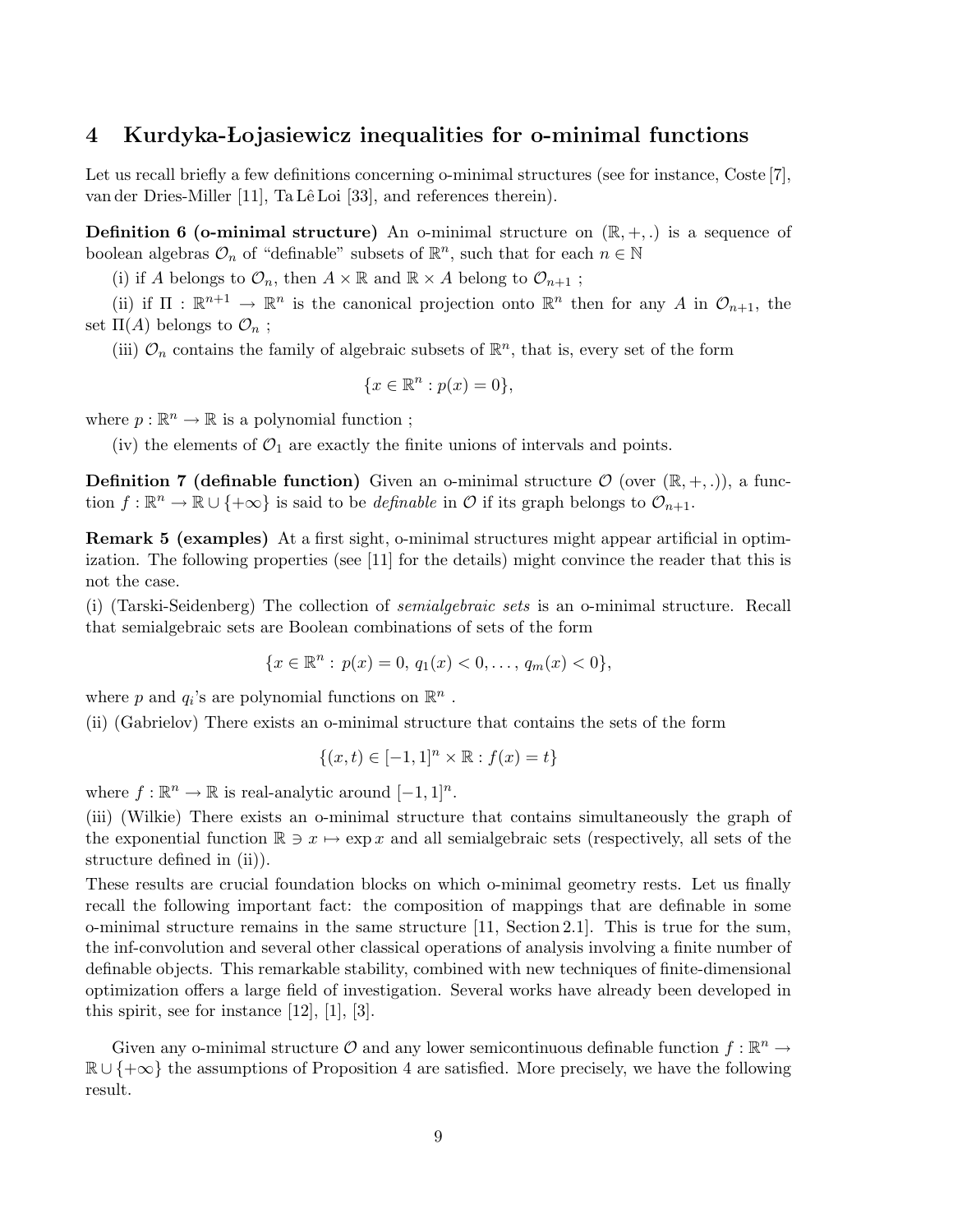**Lemma 8** Let  $\mathcal{O}$  be an o-minimal structure,  $\mathcal{B} := \{B_1, \ldots, B_q\}$  be a collection of definable subsets of  $\mathbb{R}^n$  and  $f : \mathbb{R}^n \to \mathbb{R} \cup \{+\infty\}$  a definable lower semicontinuous function. Then for any  $p \geq 0$ , there exists a nonvertical definable  $C^p$ -Whitney stratification  $\{S_1, \ldots, S_\ell\}$  of Graph f yielding (by projecting each stratum  $S_i \subset \mathbb{R}^{n+1}$  onto  $\mathbb{R}^n$ ) a  $C^p$ -Whitney stratification  $\{X_1, \ldots, X_\ell\}$  of dom f compatible with  $\mathcal{B}$ .

**Proof** By transforming, using diffeomorphisms preserving verticality,  $\mathbb{R}^n$  to  $D := \{x \in \mathbb{R}^n :$  $||x|| < 1$  and R to  $(-1, 1)$  we may assume without loss of generality that f is defined in  $D := \{x \in \mathbb{R}^n : ||x|| < 1\}$  with values in  $(-1, 1)$ . Set  $X = \text{Graph } f$  and  $A_i = B_i \times (-1, 1)$ , for  $i \in \{1, \ldots, q\}$  and let  $\pi : X \to D$  denote the restriction to Graph f of the canonical projection of  $D \times (-1,1)$  to D. The lemma follows from the canonical stratification of the mapping  $\pi$ according to [32, II.1.17].

Corollary 9 (Morse-Sard theorem for definable functions) Let  $f : \mathbb{R}^n \to \mathbb{R} \cup \{+\infty\}$  be a lower semicontinuous definable function and  $p \geq 0$ . Then there exists a finite definable  $C^p$ -Whitney stratification  $\mathcal{X} = (X_i)_{i \in I}$  of dom f such that for all  $x \in dom f$ 

$$
\operatorname{Proj}_{T_x X_x} \partial^{\circ} f(x) \subset \{ \nabla_{\mathcal{R}} f(x) \}.
$$
 (15)

As a consequence

(i) For all  $x \in dom \partial^{\circ} f$  and  $x^* \in \partial^{\circ} f(x)$ , we have  $||\nabla_R f(x)|| \leq ||x^*||$ ;

(ii) The set of Clarke critical values of  $f$  is finite;

(iii) The set of asymptotic Clarke critical values of f is finite.

**Proof** Assertion (i) is a direct consequence of (15). This projection formula follows directly by combining Lemma 8 with Proposition 4. To prove (iii), let  $f_i$  be the restriction of f to the stratum  $X_i$ . Then assertion (i), together with the fact that the number of strata is finite, implies that the set of the asymptotic Clarke critical values of f is the union (over the finite set I) of the asymptotic critical values of each (definable  $C<sup>1</sup>$ ) function  $f<sub>i</sub>$ . Thus the result follows from [8, Remarque 3.1.5]. Assertion (ii) follows directly from (iii) (cf. Remark 2 (iii)).

Remark 6 The fact that the set of the asymptotic critical values of a definable differentiable function f is finite has been established in [8, Théorème 3.1.4] (see also [19, Theorem 3.1] for the case that the domain of f is bounded). In [21, Proposition 2] a more general result (concerning functions taking values in  $\mathbb{R}^k$ ) has been established in the semialgebraic case.

We shall now give another application of Proposition 4, namely a nonsmooth version of the classical Kurdyka- Lojasiewicz inequality ([19, Theorem 1]). Before we proceed, we shall improve the latter in a way that allows us to deal directly with unbounded domains. To this end, we shall need the following proposition.

**Proposition 10 (Uniform boundedness in convergence)** Let  $I = [a, +\infty)$  for some  $a \in$  $\mathbb{R}$ , let V be a neighborhood of  $\{0\} \times I$  in  $\mathbb{R}_+ \times I$  and  $\phi: \mathcal{V} \to \mathbb{R}_+$  a definable function, continuous throughout  $\{0\} \times I$ , satisfying  $\phi(0, s) = 0$  for all  $s \in I$ . Then there exist  $\varepsilon_0 > 0$  and continuous definable functions  $\chi : I \to (0, \varepsilon_0)$  and  $\psi : (0, \varepsilon_0) \to [0, +\infty)$ , such that  $\psi$  is  $C^1$  on  $(0, \varepsilon_0)$ ,  $\psi(0) = 0$  and

$$
\psi(t) \geq \phi(t,s)
$$
, for all  $s \in I$ ,  $t \in (0, \chi(s))$ .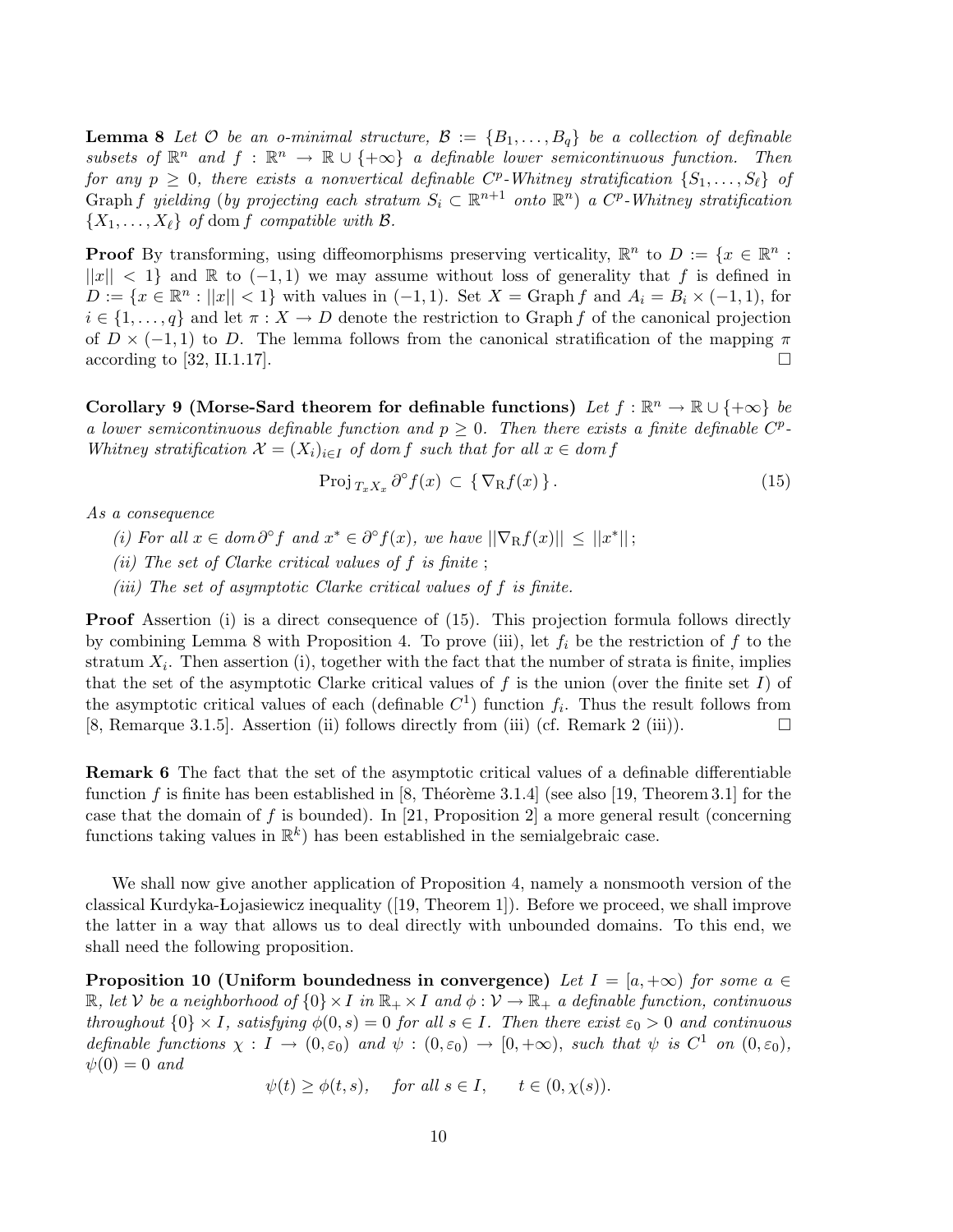**Proof** We can clearly assume that  $a = 0$ . Since V is a definable neighborhood of  $\{0\} \times I$  we may assume there exists a continuous definable function  $g: I \to (0, +\infty)$  such that  $\{(t, s) \in \mathbb{R}_+ \times I :$  $t \leq g(s) \} \subset \mathcal{V}$ . Set

$$
\delta(s) := \sup \left\{ \delta > 0 : \quad \phi(t, s) \le \min\{\frac{1}{s+1}, g(s)\}, \quad \forall t \in [0, \delta) \right\} \tag{16}
$$

and note that  $\delta(s)$ , being definable, has a finite number of points of discontinuity. Since  $\phi$  is continuous on  $\{0\} \times I$  and  $\phi(0, s) = 0$ , for all  $s \in I$ , we infer that  $\liminf_{s \to \overline{s}} \delta(s) > 0$  for all  $\overline{s} \in I$ . We deduce that there exists a continuous decreasing and definable function  $\chi : I \to (0, +\infty)$ satisfying  $\chi(s) \leq \delta(s)$  for all  $s \in I$ . Set  $\varepsilon_0 = \sup \chi(I) > 0$  and consider the definable function

$$
\psi(t) = \max_{s \in \chi^{-1}(t, +\infty)} \phi(t, s), \quad \text{for all } t \in [0, \varepsilon_0).
$$

By the monotonicity lemma [7, Theorem 2.1] we conclude that  $\psi$  is  $C^1$  on  $(0, \beta)$  for some  $\beta \leq \varepsilon_0$ . Truncating  $\chi$  if necessary (by defining  $\tilde{\chi}(s) := \min\{\beta, \chi(s)\}\)$  we see that there is no loss of generality to assume  $\beta = \varepsilon_0$ . Note that  $\psi(0) = 0$ . Let us show that  $\psi$  is also continuous at  $t = 0$ . Let us assume, towards a contradiction, that there exists a sequence  $t_n \searrow 0^+$  satisfying  $\psi(t_n) > c > 0$ . Then for every  $n \in \mathbb{N}$  there exists  $s_n \in \chi^{-1}(t_n, +\infty)$  such that  $\phi(t_n, s_n) > c > 0$ . If  $\{s_n\} \to +\infty$ , then since  $\delta(s_n) \geq \chi(s_n)$  we would deduce from (16) that  $(s_n + 1)^{-1} \ge \phi(t_n, s_n) > c$ , which is impossible for large values of n. Thus  $\{s_n\}_n$  is bounded and has a convergent subsequence to some  $s \in I$ . Using the continuity of  $\phi$  at  $(0, s)$  and the fact that  $\phi(0, s) = 0$  the contradiction follows. One can easily check that the definable functions  $\psi$ and  $\chi$  satisfy the conclusion of the proposition.

We now provide the following extension of the Kurdyka-Lojasiewicz ([19, Theorem 1]) for unbounded sets in the smooth case.

**Theorem 11 (Kurdyka-Lojasiewicz inequality)** Let U be a nonempty definable submanifold of  $\mathbb{R}^n$  (not necessarily bounded) and  $f:U\to\mathbb{R}_+$  be a definable differentiable function. Then there exist a continuous definable function  $\psi : [0, \varepsilon_0) \to \mathbb{R}_+$  satisfying  $\psi(0) = 0$  and being  $C^1$ on  $(0, \varepsilon_0)$ , and a continuous definable function  $\chi : \mathbb{R}_+ \to (0, \varepsilon_0)$  such that

$$
\|\nabla(\psi \circ f)(x)\| \ge 1, \quad \text{for all } 0 < f(x) \le \chi(\|x\|). \tag{17}
$$

**Proof** For each  $(t, s) \in (0, +\infty) \times \mathbb{R}_+$  we set

$$
F(t,s) := U \cap f^{-1}(t) \cap B(0,s) \quad \text{and} \quad m_f(t,s) = \inf \{ ||\nabla f(x)|| : x \in F(t,s) \}. \tag{18}
$$

Note that  $m_f(t, s) \equiv +\infty$  whenever  $F(t, s)$  is empty. If for every  $s \geq 0$  we have  $F(0, s) = \emptyset$ , then the definable function

$$
s \mapsto \delta(s) := \sup\{\delta > 0 : F(t, s) = \emptyset, \ \forall t \in [0, \delta]\}
$$

is positive (cf. continuity of f), decreasing (since  $F(t, s_1) \subset F(t, s_2)$  for  $s_1 \leq s_2$ ) and continuous on  $(\bar{s}, +\infty)$  for some  $\bar{s} > 0$  (cf. monotonicity lemma [7, Theorem 2.1]). In this case (17) follows trivially by considering the continuous function

$$
\chi(s) = \begin{cases} \delta(s), & \text{if } s \ge \bar{s} \\ \delta(\bar{s}), & \text{if } s \le \bar{s} \end{cases}
$$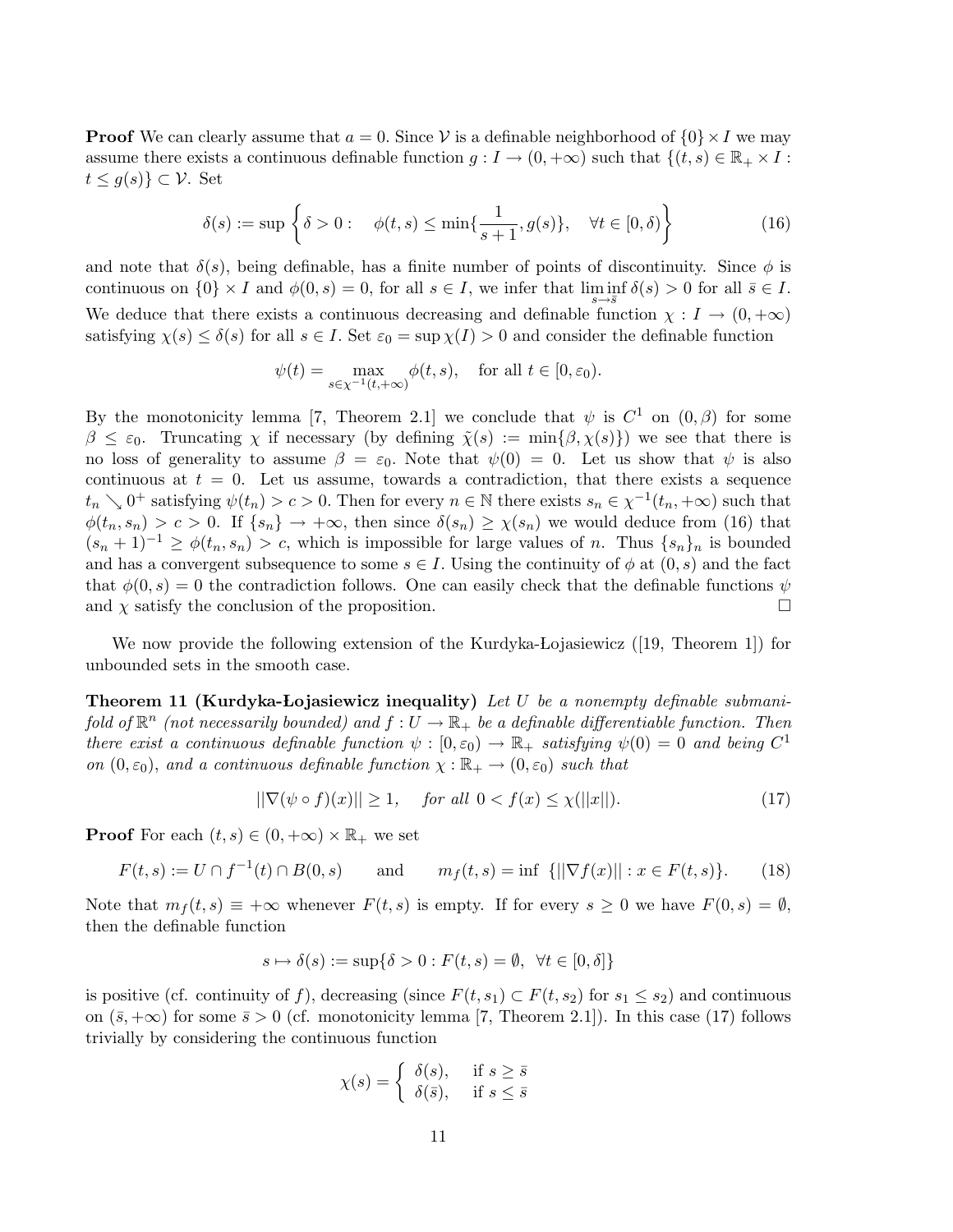and any continuous definable function  $\psi$ .

Thus there is no loss of generality to assume that there exists  $s_0 \geq 0$  and a decreasing continuous definable function  $\rho : [s_0, +\infty) \to (0, +\infty)$  such that  $F(t, s) \neq \emptyset$  for all  $t \in [0, \rho(s)],$ and all  $s \geq s_0$ . It follows that for all  $s \geq s_0$  and  $t \in [0, \rho(s)]$  we have  $m_f(t, s) \in \mathbb{R}_+$  and (since arg min  $f = \{0\}$  m<sub>f</sub> $(0, s) = 0$ . Using an argument of Kurdyka ([19, Claim p. 777]) we deduce that the function  $t \mapsto m_f (t, s)$  is not identically 0 near the origin and we set for all  $s \geq s_0$ 

$$
g(s) = \sup \{ t_0 \in (0, \rho(s)) : m_f(t, s) > 0, \forall t \in (0, t_0] \}.
$$

Then g is decreasing, positive and definable, thus continuous on  $[s_1, +\infty)$  for some  $s_1 \geq s_0$ . Set  $D = \{(t, s) \in \mathbb{R}_+ \times [s_1, +\infty) : t \le g(s)\}\$ and consider the following definable point-to-set mapping  $M: D \rightrightarrows U \subset \mathbb{R}^n$  with

$$
M(t,s) := \{ x \in F(t,s) : ||\nabla f(x)|| \leq 2 \, m_f(t,s) \}.
$$

Using the definable selection lemma (cf.  $[7,$  Theorem 3.1]), we obtain a definable mapping  $\gamma: D \to \mathbb{R}^n$  such that  $\gamma(t, s) \in M(t, s)$  for all  $(t, s) \in D$ . Note that for each s fixed, the function  $(0, g(s)) \ni t \mapsto \gamma(t, s)$  is absolutely continuous and  $\frac{\partial}{\partial t}\gamma_i(\cdot, s)$  changes sign only a finite number of times on D for all  $i \in \{1, \ldots, n\}$ . We set

$$
\phi(t,s) = \int_0^t \max_{i \in \{1,\dots,n\}} \left| \frac{\partial}{\partial t} \gamma_i(\tau,s) \right| d\tau,
$$

for all  $(t, s) \in D$ . Applying the monotonicity lemma we obtain the integrability of the function

$$
\tau \mapsto \max_{i=1,\dots,n} |\frac{\partial}{\partial t}\gamma_i(\tau,s)|.
$$

Using routine arguments it is easily seen that  $\phi$  is actually definable on D. Moreover,  $\phi(t, s) > 0$ whenever  $t > 0$  (else the curve  $\gamma(\cdot, s)$  would be stationary, which is not possible since  $f(\gamma(t, s)) =$ t). Note also that  $\phi(0, s) = 0$  and  $\lim_{t \searrow 0^+} \phi(t, s) = 0$ . Considering a stratification of  $\phi$  we deduce that there exists  $a \geq s_1$  and a definable neighborhood V of  $\{0\} \times [a, +\infty)$  in D where  $\phi$  is (jointly) continuous. Applying Proposition 10, we obtain  $\varepsilon_0 > 0$ , a continuous definable function  $\chi : [a, +\infty) \to (0, \varepsilon_0)$  and a continuous definable function  $\psi : [0, \varepsilon_0) \to \mathbb{R}$  with  $\psi(0) = 0$ , such that  $\psi$  is  $C^1$  on  $(0, \varepsilon_0)$  and  $\psi(t) \ge \phi(t, s)$  for all  $t \in [0, \chi(s)]$ .

Fix  $s > a$ . Since  $\psi(t) \geq \phi(t, s)$  for  $t \in [0, \chi(s)]$  and  $\psi(0) = \phi(0, s)$ , it follows (see [2, Lemma 1 (i)], for example) that for all  $t > 0$  sufficiently small

$$
\psi'(t) \ge \frac{\partial}{\partial t}\phi(t,s) > 0.
$$
\n(19)

For each  $s \in [a, +\infty)$  let us define  $\varepsilon(s)$  to be the supremum of all  $\varepsilon \in (0, \varepsilon_0)$  such that  $(19)$ holds true in the interval  $(0, \varepsilon)$ . It follows that  $s \mapsto \varepsilon(s)$  is a positive definable function, thus continuous on  $[b, +\infty)$  for some  $b \ge a$ . Let us define

$$
\tilde{\chi}(s) = \begin{cases}\n\min{\{\chi(s), \varepsilon(s)\}}, & \text{if } s \ge b \\
\min{\{\chi(b), \varepsilon(b)\}}, & \text{if } s \in [0, b].\n\end{cases}
$$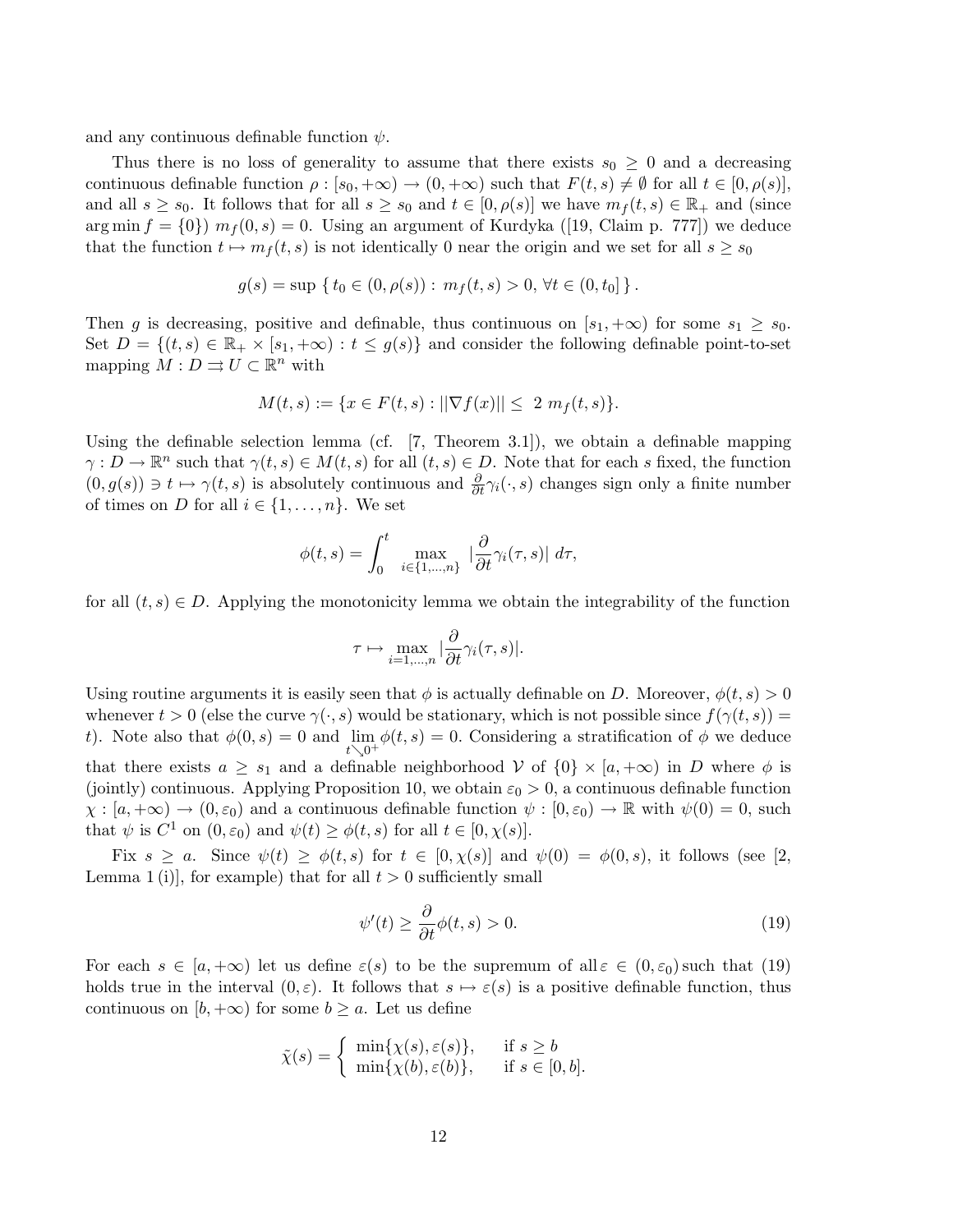We shall now show that (17) holds for  $\tilde{\psi} = (\frac{1}{2\sqrt{n}})\psi$  and for  $\tilde{\chi}: \mathbb{R}_+ \to (0, \varepsilon_0)$ . Indeed, let  $x \in U$ be such that  $0 < f(x) \leq \tilde{\chi}(||x||)$  (hence  $\nabla f(x) \neq 0$ ). Set  $t = f(x)$  and  $s = \max{||x||, b}$ . Using the definition of  $\gamma$  we obtain

$$
||\nabla(\psi \circ f)(x)|| = \psi'(t)||\nabla f(x)|| \ge \frac{1}{2}\psi'(t)||\nabla f(\gamma(t,s))||. \tag{20}
$$

On the other hand, since  $f(\gamma(t,s)) = t$ , we have

$$
\frac{d}{dt}f(\gamma(t,s)) = \langle \frac{\partial}{\partial t}\gamma(t,s), \nabla f(\gamma(t,s)) \rangle = 1,
$$

for all  $(t, s) \in D$ , hence

$$
\sqrt{n} \max_{i=1,\dots,n} |\frac{\partial}{\partial t} \gamma_i(\cdot,s)| ||\nabla f(\gamma(t,s)|| \ge ||\frac{\partial}{\partial t} \gamma(t,s)||.||\nabla f(\gamma(t,s)|| \ge 1
$$

and thus

$$
||\nabla f(\gamma(t,s))|| \geq [\sqrt{n} \max_{i=1,\dots,n} |\frac{\partial}{\partial t}\gamma_i(\cdot,s)|]^{-1} = [\sqrt{n}\frac{\partial}{\partial t}\phi(t,s)]^{-1}.
$$
 (21)

Since  $f(x) \leq \tilde{\chi}(||x||) \leq \varepsilon(s)$ , by combining (19), (20) and (21) we finally obtain that

$$
||\nabla(\psi \circ f)(x)|| \geq \frac{1}{2\sqrt{n}}\psi'(t)[\frac{\partial}{\partial t}\phi(t,s)]^{-1} \geq \frac{1}{2\sqrt{n}},
$$

that is, (17) holds for  $\tilde{\psi} = (\frac{1}{2\sqrt{n}})$  $-1\psi$ .

**Remark 7** If in the statement of Theorem 11 the definable set U is not open, then  $\nabla f$  is understood as the Riemannian gradient of  $f$  on  $U$ .

We easily obtain the following corollaries.

**Corollary 12** Let  $f: U \to \mathbb{R}_+$  be a definable differentiable function, where U is a definable submanifold of  $\mathbb{R}^n$  (not necessarily bounded). Then there exist a continuous definable function  $\psi:[0,\varepsilon_0)\to\mathbb{R}_+$  which is  $C^1$  on  $(0,\varepsilon_0)$  with  $\psi(0)=0$ , and a relatively open neighborhood V of  $f^{-1}(0)$  in U such that

$$
||\nabla(\psi \circ f)(x)|| \ge 1,
$$

for all x in  $V \setminus f^{-1}(0)$ .

**Proof** The result holds trivially if  $f^{-1}(0) = \emptyset$ , so let us assume  $f^{-1}(0) \neq \emptyset$ . Take  $\psi$  and  $\chi$  as in Theorem 11 and let  $x \in f^{-1}(0)$ . It suffices to show that the inequality holds on a ball around x. Take  $r \in (0, \varepsilon_0)$  be such that  $\chi(||x||) > r$ . Since  $\chi$  and f are continuous, there exists  $\delta > 0$  such that  $y \in B(x, \delta) \cap U$  implies  $\chi(||y||) > r > f(y)$ . Applying Theorem 11, we conclude that for all  $y \in B(x, \delta) \cap U$  inequality (17) holds.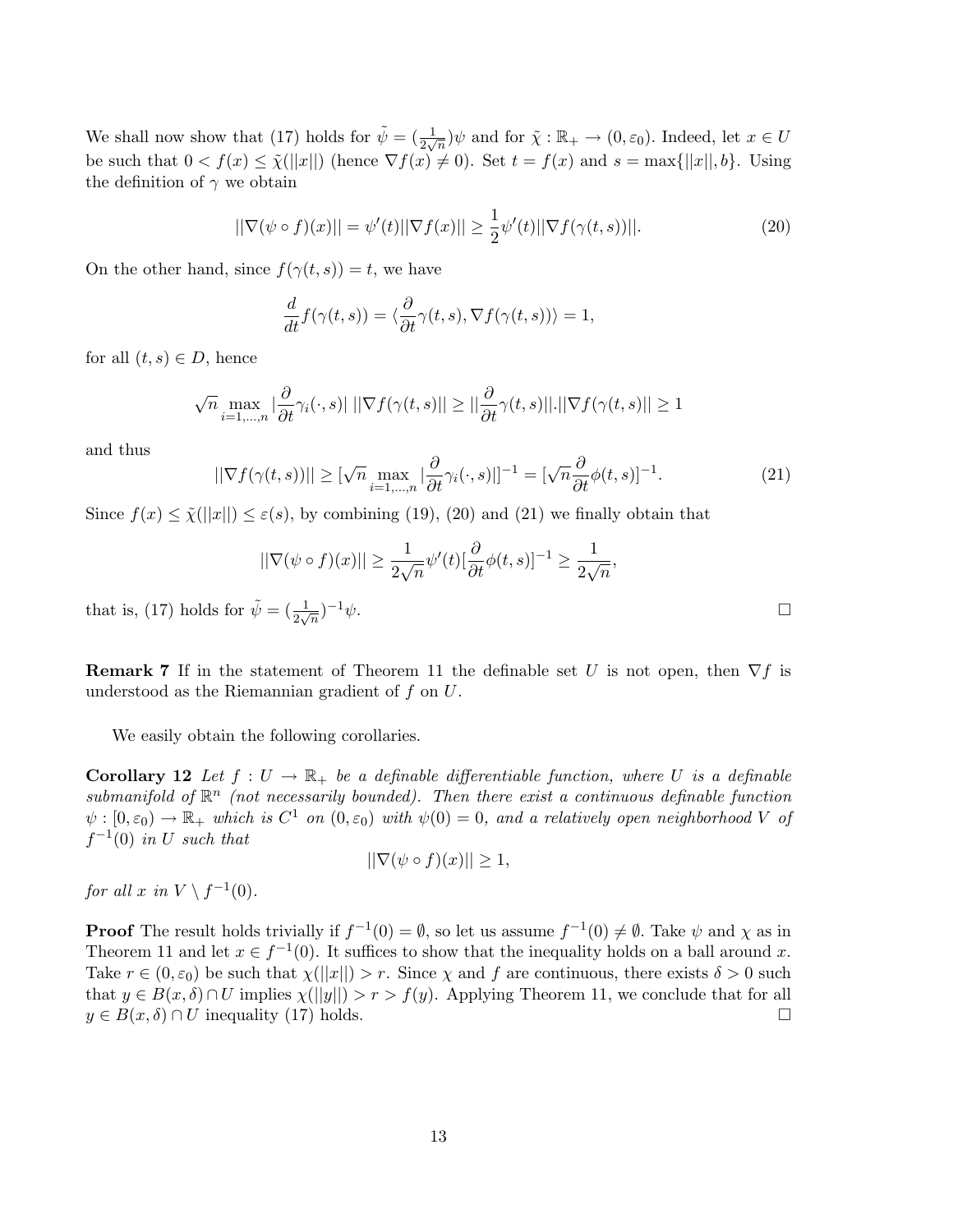**Corollary 13** Let  $f: U \to \mathbb{R}_+$  be a definable differentiable function, where U is a definable submanifold of  $\mathbb{R}^n$  (not necessarily bounded). Let us denote by  $C_1, \ldots, C_m$  the connected components of  $(\nabla f)^{-1}(\{0\})$  and by  $c_1,\ldots,c_m$  the corresponding critical values. Then there exist a continuous definable function  $\psi : [0, \varepsilon_0) \to \mathbb{R}_+$  which is  $C^1$  on  $(0, \varepsilon_0)$  with  $\psi(0) = 0$ , and relatively open neighborhoods  $V_i$  of  $C_i$  in U for each  $i \in \{1, \ldots, m\}$ , such that for all  $x \in V_i$  we have

$$
||\nabla[\psi \circ (f - c_i)](x)|| \ge 1.
$$

**Proof** Note that  $(\nabla f)^{-1}(\{0\}) \subset \bigcup_{i=1}^{m} f^{-1}(c_i)$ . For each  $i \in \{1, ..., m\}$  we apply Corollary 12 to the function  $f_i := f - c_i$  on U to obtain a relatively open neighborhood  $V_i$  of  $C_i$  and  $\psi_i$ :  $[0, \varepsilon_i) \to \mathbb{R}_+$  such that for all  $x \in V_i \setminus f^{-1}(c_i)$ 

$$
||\nabla[\psi_i \circ (f - c_i)](x)|| \ge 1.
$$

Set  $\varepsilon_0 = \min\{\varepsilon_i : i \in \{1, \ldots, m\}\}.$  Since  $\psi_i$  are definable functions, shrinking  $\varepsilon_0$  if necessary, we may assume (cf. monotonicity lemma) that  $\psi'_{i_0}(t) \geq \psi'_i(t)$ , for all  $t \in (0, \varepsilon_0)$  and all  $i \in$  $\{1,\ldots,m\}$ . The conclusion follows by setting  $\psi := \psi_{i_0}$  on  $[0,\varepsilon_0)$ .

We shall now use Corollary 9 to extend Theorem 11 to a nonsmooth setting.

Theorem 14 (Nonsmooth Kurdyka-Lojasiewicz inequality) Let  $f : \mathbb{R}^n \to \mathbb{R} \cup \{+\infty\}$  be a lower semicontinuous definable function. There exist  $\rho > 0$  and a strictly increasing continuous definable function  $\psi : [0, \rho) \to (0, +\infty)$  which is  $C^1$  on  $(0, \rho)$  with  $\psi(0) = 0$  and a continuous definable function  $\chi : \mathbb{R}_+ \to (0, \rho)$  such that

$$
||x^*|| \ge \frac{1}{\psi'(|f(x)|)},
$$
\n(22)

whenever  $0 < |f(x)| \leq \chi(||x||)$  and  $x^* \in \partial^{\circ} f(x)$ .

**Proof** Set  $U_1 = \{x \in \text{dom } f : f(x) > 0\}$  and  $U_2 = \{x \in \text{dom } f : f(x) < 0\}$  and let  $X_1, \ldots, X_l$ be a finite definable stratification of dom f compatible with the (definable) sets  $U_1$  and  $U_2$  such that the definable sets  $S_i = \{(x, f(x)) : x \in X_i\}$  are the strata of a nonvertical definable  $C^p$ -Whitney stratification of Graph f (cf. Lemma 8). For each  $i \in \{1, \ldots, l\}$  such that  $X_i \subset U_1$ we consider the positive  $C^1$  function  $f_i := f|_{X_i}$  on the definable manifold  $X_i$  (thus for  $x \in X_i$ we have  $\nabla f_i(x) = \nabla_R f(x)$  and  $f_i(x) = f(x)$  and we apply Theorem 11 to obtain  $\varepsilon_i > 0$ , a continuous definable function  $\chi_i : \mathbb{R}_+ \to (0, \varepsilon_i)$  and a strictly increasing definable  $C^1$ -function  $\psi_i : (0, \varepsilon_i) \to (0, +\infty)$  such that for all  $x \in f^{-1}(0, \chi_i(||x||))$  we have  $||\nabla_R f(x)|| \geq [\psi'_i(f(x))]^{-1}$ . Similarly, for each  $j \in \{1, ..., l\}$  such that  $X_j \subset U_2$  we consider the positive  $C^1$  function  $f_j := -f|_{X_i}$  (note that for  $x \in X_j$  we have  $\nabla f_j(x) = -\nabla_R f(x)$  and  $f_j(x) = -f(x)$ ) to obtain as before a definable function  $\chi_j : \mathbb{R}_+ \to (0, \varepsilon_j)$  and a strictly increasing definable  $C^1$ -function  $\psi_j : (0, \varepsilon_j) \to (0, +\infty)$  such that for all  $x \in f^{-1}(0, \chi_i(||x||))$  we have  $||\nabla_R f(x)|| \geq [\psi'_j(-f(x))]^{-1}$ . Thus for all  $i \in \{1,\ldots,l\}$  there exist a definable function  $\chi_i : \mathbb{R}_+ \to (0,\varepsilon_i)$  and a strictly increasing definable  $C^1$ -function  $\psi_i : (0, \varepsilon_i) \to \mathbb{R}$  such that

$$
||\nabla_R f(x)|| \ge \frac{1}{\psi_i'(|f(x)|)},
$$
 for all  $x \in f^{-1}(0, \chi_i(||x||)).$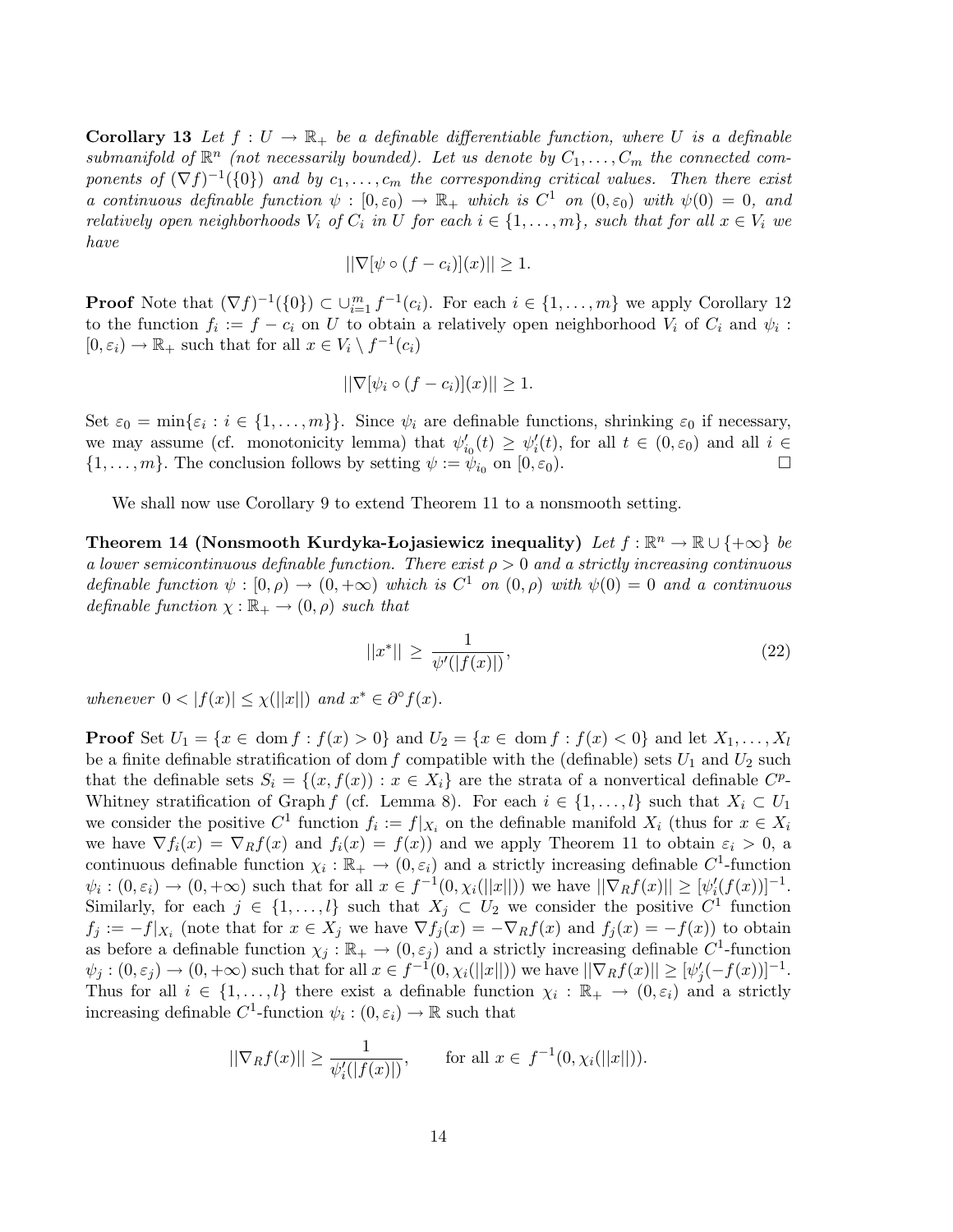Set  $\chi = \min \chi_i$ ,  $\rho = \min \varepsilon_i$  and let  $i_1, i_2 \in \{1, \ldots, l\}$ . By the monotonicity theorem for definable functions of one variable (see [19, Lemma 2], for example), the definable function

$$
(0,\rho)\ni r\quad\mapsto\quad 1/\psi_{i_1}'(r)-1/\psi_{i_2}'(r)
$$

has a constant sign in a neighborhood of 0. Repeating the argument for all couples  $i_1, i_2$  and shrinking  $\rho$  if necessary, we obtain the existence of a strictly increasing, positive, definable function  $\psi = \psi_{i_0}$  on  $(0, \rho)$  of class  $C^1$  that satisfies  $1/\psi' \leq 1/\psi'_i$  on  $(0, \rho)$  for all  $i \in \{1, ..., l\}$ . Evoking Corollary 9 (i), we obtain

$$
||x^*|| \ge ||\nabla_R f(x)|| \ge \frac{1}{\psi'(|f(x))|},
$$

whenever  $x \in |f|^{-1}(0, \chi(||x||))$  and  $x^* \in \partial^{\circ} f(x)$ . Since  $\psi$  is definable and bounded from below, it can be extended continuously to  $[0, \rho)$ . By adding eventually a constant, we can also assume  $\psi(0) = 0.$ 

In a similar way to Corollary 13 we obtain the following result.

**Corollary 15** Let  $f : \mathbb{R}^n \to \mathbb{R} \cup \{+\infty\}$  be a lower semicontinuous definable function. Let us denote by  $C_1, \ldots, C_m$  the connected components of  $(\nabla f)^{-1}(\{0\})$  and by  $c_1, \ldots, c_m$  the corresponding critical values (cf. Corollary  $9(ii)$ ). Then there exist a continuous definable function  $\psi:[0,\varepsilon_0)\to\mathbb{R}_+$  which is  $C^1$  on  $(0,\varepsilon_0)$  with  $\psi(0)=0$ , and relatively open neighborhoods  $V_i$  of  $C_i$  in dom f for each  $i \in \{1, \ldots, m\}$ , such that for all  $x \in V_i$  we have

$$
||x^*|| \ge \frac{1}{\psi'(|f(x) - c_i|)},
$$
\n(23)

whenever  $0 < |f(x) - c_i| \leq \chi(||x||)$  and  $x^* \in \partial^{\circ} f(x)$ .

The assumption that the function  $f$  is definable is important for the validity of  $(22)$ . It implies in particular that the connected components of the set of the Clarke critical points of  $f$ lie in the same level set of f (cf. Corollary 9(ii)). Let us present some examples of  $C^1$ -functions for which (22) is not true.

**Example 1** (i) Consider the function  $f : \mathbb{R} \to \mathbb{R}$  with

$$
f(x) = \begin{cases} x^2 \sin \frac{1}{x}, & \text{if } x \neq 0 \\ 0, & \text{if } x = 0. \end{cases}
$$

Then the set  $S = \{x \in \mathbb{R} : f'(x) = 0\}$  meets infinite many level sets around 0. Consequently,  $(22)$  is not fulfilled since the critical value 0 is not isolated. Note also that f provides an example of a non-definable function whose graph admits a Whitney stratification (in particular f satisfies the conclusion of Proposition 4).

(ii) A nontrivial example is proposed in [29, page 14], where a  $C^{\infty}$  "Mexican-hat" function has been defined. An example of a similar nature has been given in [1], and will be described below: Let f be defined in polar coordinate on  $\mathbb{R}^2$  by

$$
f(r,\theta) = \begin{cases} \exp(-(1-r^2)^{-1})\left[1 - (4r^4 + (1-(r^2)^4)^{-1}4r^4\sin(\theta - (1-r^2)^{-1})\right], & \text{if } r \le 1 \\ 0, & \text{if } r > 1. \end{cases}
$$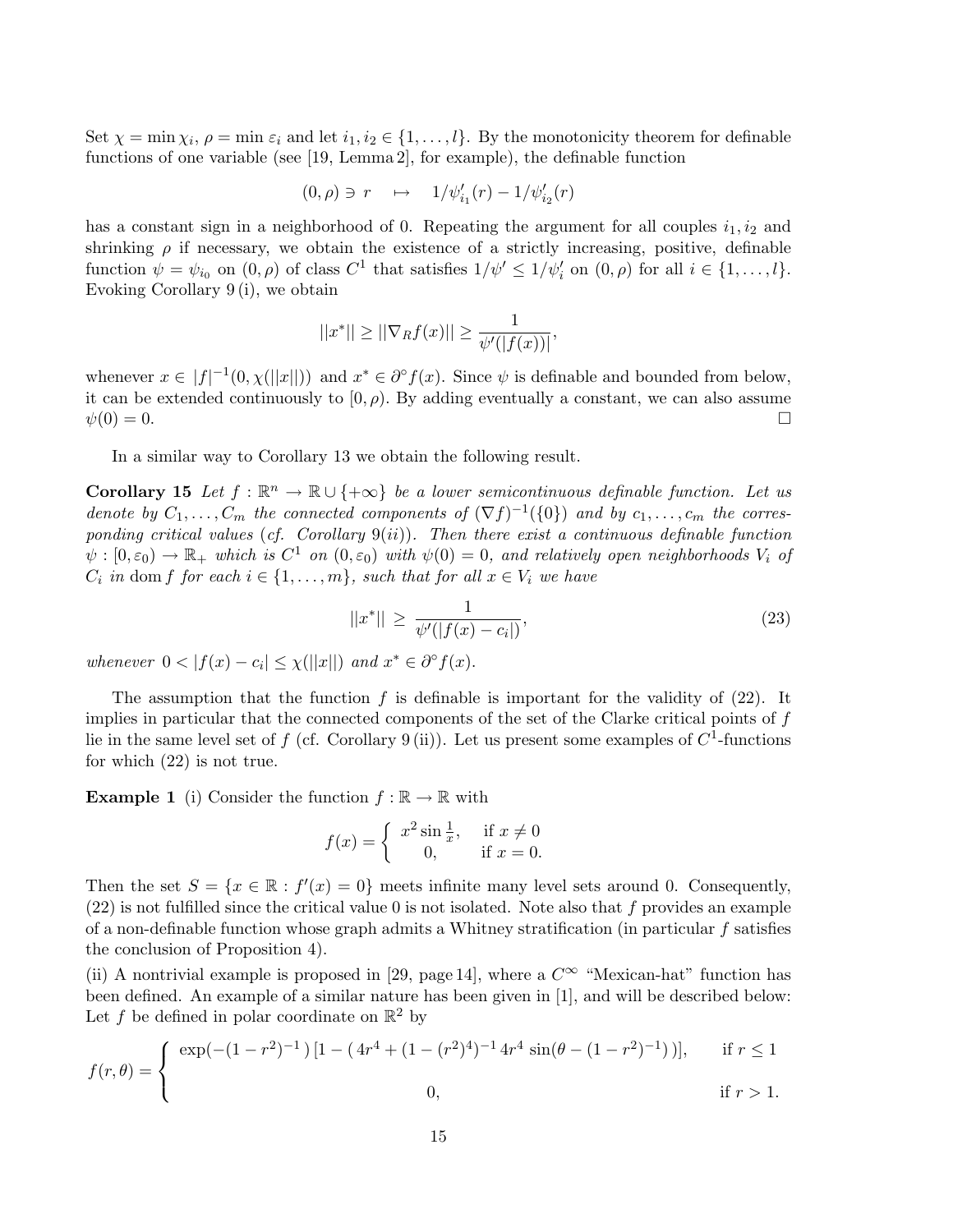The function  $f$  does not satisfy the Kurdyka-Lojasiewicz inequality for the critical value 0, *i.e.* one can not find a strictly increasing  $C^1$  function  $\psi : (0, \rho) \to (0, +\infty)$ , with  $\rho > 0$ , such that

$$
\|\nabla(\psi \circ f)(x)\| \ge 1
$$

for small positive values of  $f(x)$ . To see this, let us notice that the proof of ([19, Theorem 2]) shows that for any  $C^1$  function f (not necessarily definable) that satisfies the Kurdyka-Lojasiewicz inequality, the bounded trajectories of the gradient system

$$
\dot{x}(t) + \nabla f(x(t)) = 0
$$

have a bounded length. However, in the present example, taking as initial condition  $r_0 \in (0, 1)$ and  $\theta_0$  such that  $\theta_0(1 - r_0)^2 = 1$ , the gradient trajectory  $\dot{x}(t) = -\nabla f(x(t))$  must comply with

$$
\theta(t) = \frac{1}{1 - r(t)^2},
$$

where  $r(t) \nearrow 1^-$  as  $t \to +\infty$  (see [1] for details). The total length of the above curve is obviously infinite, which shows that the Kurdyka-Lojasiewicz inequality (for the critical value 0) does not hold.

Let us finally give an easy consequence of Theorem 14 for the case of subanalytic functions.

Corollary 16 (Subgradient inequality) Assume that  $f : \mathbb{R}^n \to \mathbb{R} \cup \{+\infty\}$  is a lower semicontinuous globally subanalytic function and  $f(x_0) = 0$ . There exist  $\rho > 0$  and a continuous definable function  $\chi : \mathbb{R}_+ \to (0, +\infty)$  such that

$$
|f(x)|^{\theta} \le \rho ||x^*||,
$$

whenever  $0 < |f(x)| \leq \chi(||x||)$  and  $x^* \in \partial^{\circ} f(x)$ .

**Proof** In the case that f is globally subanalytic, one can apply [19, Theorem  $(LI)$ ] to deduce that the continuous function  $\psi$  of Theorem 14 can be taken of the form  $\psi(s) = s^{1-\theta}$  with  $\theta \in (0,1)$ .  $\Box$ 

Remark 8 Corollary 9(ii) (and a fortiori Corollary 16) extends [3, Theorem 7] to the lower semicontinuous case. We also remark that the conclusions of Theorem 14 and of Corollary 16 remain valid for any notion of subdifferential that is included in the Clarke subdifferential, thus, in particular, in view of  $(7)$ , for the Fréchet and the limiting subdifferential. However, let us point out that this is not the case for broader notions of subdifferentials, as for example the *convex-stable* subdifferential introduced and studied in [4]. It is known that the convexstable subdifferential coincides with the Clarke subdifferential whenever the function  $f$  is locally Lipschitz continuous, but it is strictly larger in general, creating more critical points. In particular, [3, Section 4] constructs an example of a subanalytic continuous function on  $\mathbb{R}^3$  that is strictly increasing in a segment lying in the set of its broadly critical points (that is, critical in the sense of the convex-stable subdifferential). Consequently, Theorem 14 and Corollary 16 do not hold for this subdifferential.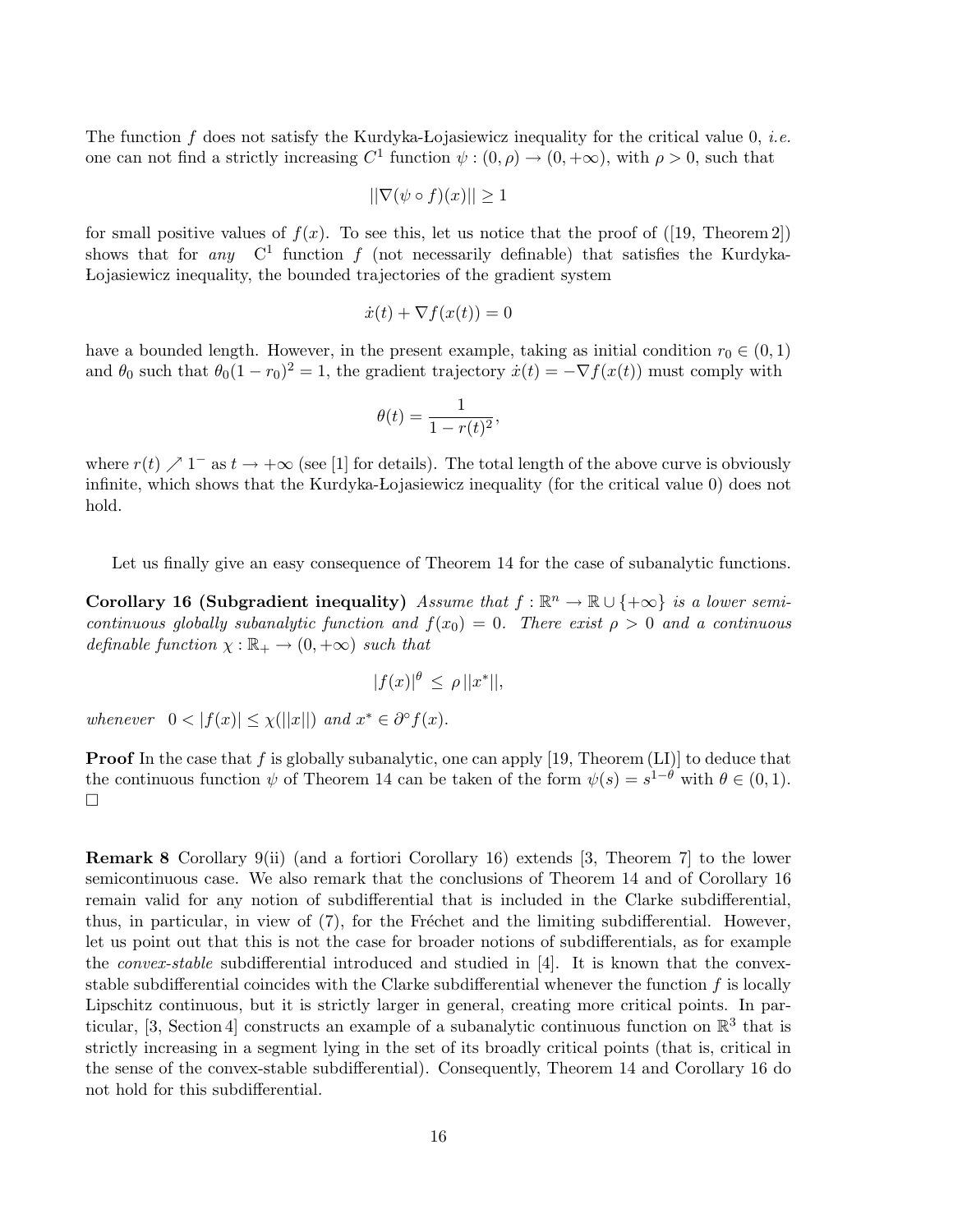Acknowledgment A part of this work has been done during a visit of the first author at the Autonomous University of Barcelona (July 2005) and at the University of Nagoya (June 2006). The first author wishes to thank the CRM and the University of Nagoya for financial support. The second author wishes to thank K. Kurdyka, S. Simon and T. Lachand-Robert for useful discussions.

### References

- [1] Absil, P.-A., Mahony, R. & Andrews, B., Convergence of the Iterates of Descent Methods for Analytic Cost Functions, *SIAM Journal on Optimization* 6 (2005), 531–547.
- [2] Bolte, J., Daniilidis, A. & Lewis, A., Tame functions are semismooth, Math. Programming (to appear).
- [3] BOLTE, J., DANIILIDIS, A., LEWIS, A. & SHIOTA, M., Clarke critical values of subanalytic Lipschitz continuous functions, Ann. Polon. Math. 87 (2005), 13–25 (Volume dedicated to the memory of S. Lojasiewicz).
- [4] Burke, J., Lewis, A. & Overton, M., A robust gradient sampling algorithm for nonsmooth nonconvex optimization, SIAM Journal on Optimization 25 (2005), 751–779.
- [5] Clarke, F.H., Optimization and nonsmooth analysis, A Wiley-Interscience Publication, John Wiley & Sons, 1983. (Republished in Classics in Applied Mathematics 5, SIAM, 1990, 308 p.)
- [6] CLARKE, F.H., LEDYAEV, Y., STERN, R. & WOLENSKI, P., Nonsmooth analysis and control theory, Graduate Texts in Mathematics 178, Springer, 1998.
- [7] Coste, M., An Introduction to o-minimal Geometry, RAAG Notes, 81 pages, Institut de Recherche Mathématiques de Rennes, November 1999.
- [8] D'ACUNTO, D., Sur les courbes intégrales du champs de gradient, Thèse de Doctorat, Université de Savoie, 2001.
- [9] Daniilidis, A., Hare, W. & Malick, J., Geometrical interpretation of the predictorcorrector type algorithms in structured optimization problems, Optimization (to appear) (Special issue for D. Pallaschke).
- [10] Denkowska, Z. & Wachta, K., Une construction de la stratification sous-analytique avec la condition  $(w)$ , *Bull. Polish Acad. Sci. Math.* **35** (1987), 401–405.
- [11] VAN DEN DRIES, L. & MILLER, C., Geometric categories and o-minimal structures,  $Duke$ Math. J. 84 (1996), 497–540.
- [12] GRAÑA DRUMMOND, L. M. & PETERZIL, Y., The central path in smooth convex semidefinite programs,  $Optimization$  51 (2002), 207-233.
- [13] Ioffe, A., A Sard theorem for tame nonsmooth functions, preprint 23p., 2006.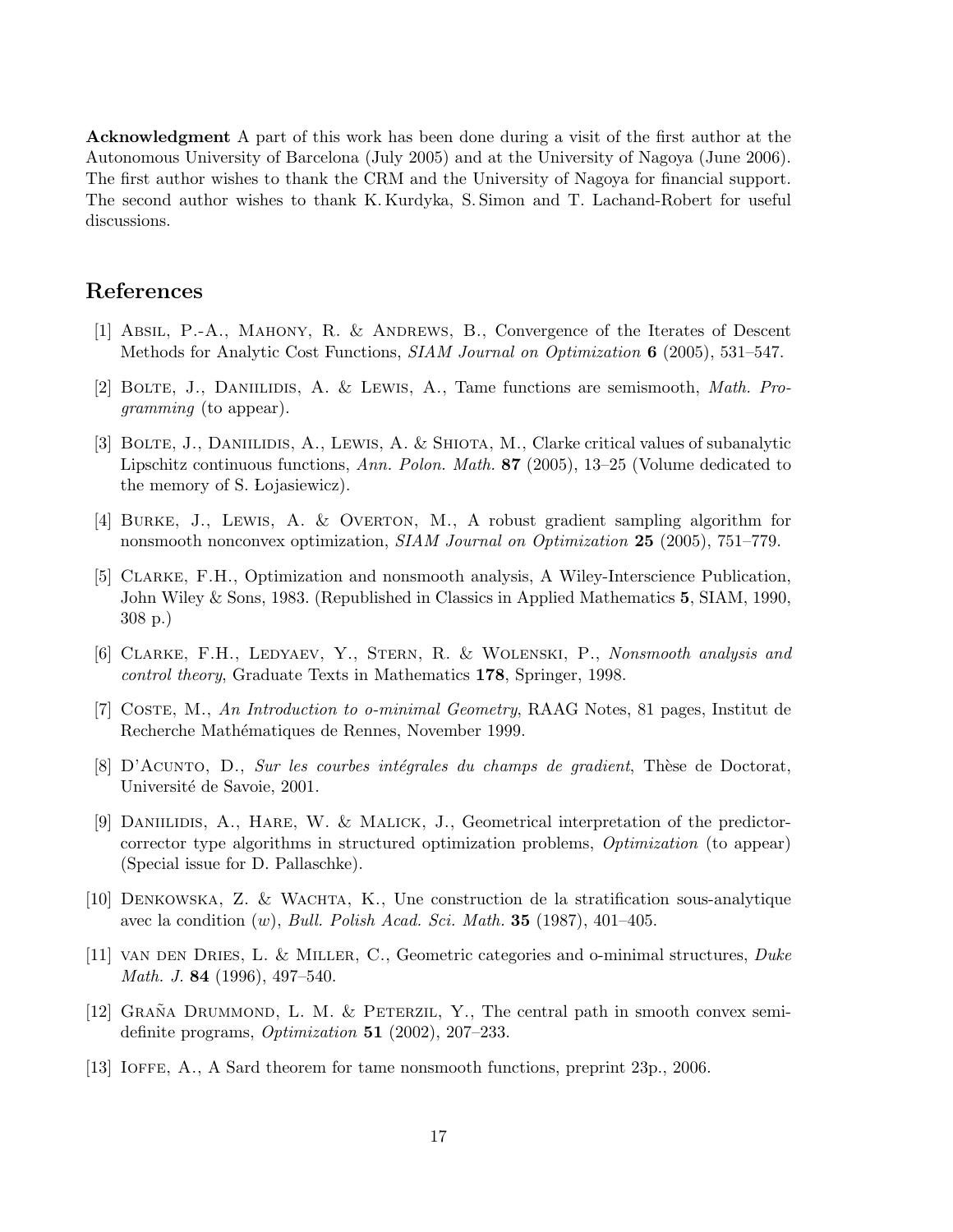- [14] Ioffe, A., Tame optimization: State of the art and perspectives, Plenary talk in: The International Conference on Nonlinear Programming with Applications, Shanghai 2006.
- [15] IOFFE, A., Approximate subdifferentials and applications II, *Mathematika* **33** (1986), 111– 128.
- [16] Ioffe, A., Approximate subdifferentials and applications III. The metric theory, Mathematika 36 (1989), 1–38.
- [17] Kaloshin, V., A geometric proof of the existence of Whitney stratifications, Moscow Math. J. 5 (2005), 125–133.
- [18] Kiwiel, K.C., Methods of Descent for Nondifferentiable Optimization. Lecture Notes in Mathematics 1133, Springer-Verlag, Berlin and New-York, 1985.
- [19] KURDYKA, K., On gradients of functions definable in o-minimal structures, Ann. Inst. Fourier 48 (1998), 769–783.
- [20] KURDYKA, K. & PARUSINSKI, A.,  $w_f$ -stratification of subanalytic functions and the Lojasiewicz inequality, C. R. Acad. Paris  $318$  (1994), 129–133.
- [21] KURDYKA, K., ORRO, P. & SIMON, S., Semialgebraic Sard theorem for generalized critical values, *J. Differential Geom.* **56** (2000), 67–92.
- [22] Lemarechal, C., Oustry, F. & Sagastizabal, C., The U-Lagrangian of a convex function, *Trans. Amer. Math. Soc.* **352** (2000), 711–729.
- [23] Lewis, A., Active sets, nonsmoothness and sensitivity, SIAM Journal on Optimization 13 (2003), 702–725.
- [24] LOJASIEWICZ, S., "Une propriété topologique des sous-ensembles analytiques réels.", in: Les Equations aux Dérivées Partielles, pp. 87–89, Editions du Centre National de la Recherche Scientifique, Paris 1963.
- [25] Malick, J. & Miller, S., Newton methods for nonsmooth convex minimization: connection among U-Lagrangian, Riemannian Newton and SQP methods, Math. Programming 104 (2005), 609–633.
- [26] Mather, J., Notes in topological stability, Lecture Notes (Harvard Univ., 1970).
- [27] MORDUKHOVICH, B., Variational analysis and generalized differentiation. (Vol. I & II) Grundlehren der Mathematischen Wissenschaften 331, Springer-Verlag, Berlin, 2006.
- [28] Mordukhovich, B., & Shao, Y., Nonsmooth sequential analysis in Asplund spaces, Trans. Amer. Math. Soc. 348 (1996), 1235–1280.
- [29] Palis, J. & De Melo, W., Geometric theory of dynamical systems. An introduction, (Translated from the Portuguese by A. K. Manning), Springer-Verlag, New York-Berlin, 1982.
- [30] Rockafellar, R.T. & Wets, R., Variational Analysis, Grundlehren der Mathematischen, Wissenschaften, Vol. 317 (Springer, 1998).